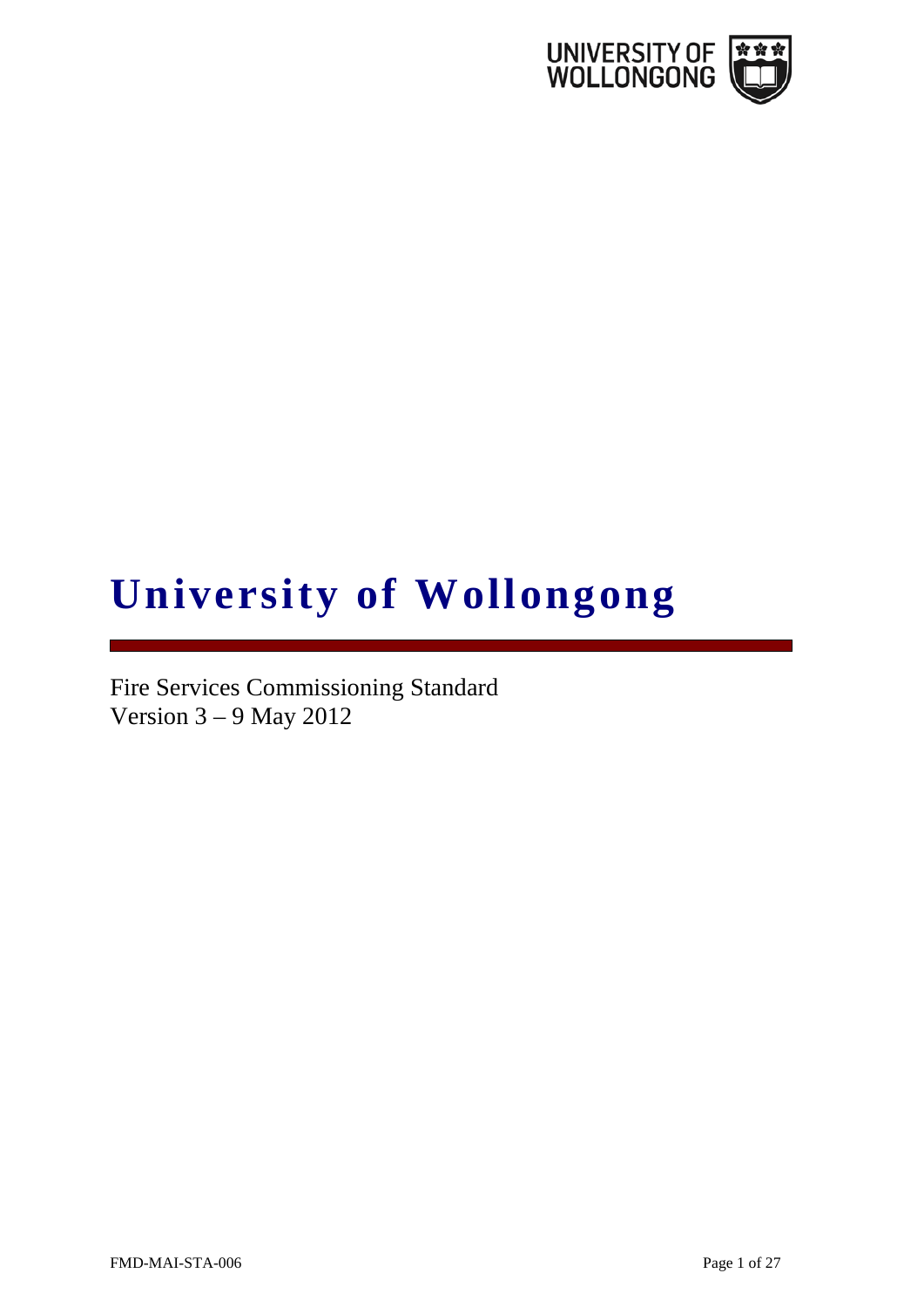

# **VERSION CONTROL SYSTEM**

| <b>Section Modified</b>                                                                     | <b>Description of Modification</b>                                                                                                          | <b>Version</b> | Organisation                      | Representative        | <b>Date</b> |
|---------------------------------------------------------------------------------------------|---------------------------------------------------------------------------------------------------------------------------------------------|----------------|-----------------------------------|-----------------------|-------------|
| 8. (e)                                                                                      | Added part (e) Fire Suppression Systems                                                                                                     | D2             | <b>Asset Technologies Pacific</b> | Tom Poyner            | 23/11/06    |
| 8.3(f)                                                                                      | Added part (f) Programming passwords                                                                                                        | D2             | <b>Asset Technologies Pacific</b> | Tom Poyner            | 23/11/06    |
| 8.5.1(b)                                                                                    | Added part (b) "Note the relevant<br>Australian Standard"                                                                                   | D2             | <b>Asset Technologies Pacific</b> | Tom Poyner            | 23/11/06    |
| $8.5.2$ (g) & (h),<br>$8.5.7$ (d) & (e)                                                     | Added "in each zone"                                                                                                                        | D2             | Asset Technologies Pacific        | Tom Poyner            | 23/11/06    |
| 8.5.1(a)                                                                                    | Added "and as-installed drawings"                                                                                                           | D2             | <b>Asset Technologies Pacific</b> | Tom Poyner            | 23/11/06    |
| 8.5.5(h)                                                                                    | "manufacturer's recommendations"<br>replaced with "Australian Standards"                                                                    | D2             | <b>Asset Technologies Pacific</b> | Tom Poyner            | 23/11/06    |
| 8.5.6(e)                                                                                    | Added "and flow rate"                                                                                                                       | D2             | Asset Technologies Pacific        | Tom Poyner            | 23/11/06    |
| 8.5.14                                                                                      | Added section on Operator Terminal &<br><b>Application Software</b>                                                                         | D2             | <b>Asset Technologies Pacific</b> | Tom Poyner            | 23/11/06    |
| 8.7.11                                                                                      | Added "Warden" to "Intercom Points"                                                                                                         | D2             | Asset Technologies Pacific        | Tom Poyner            | 23/11/06    |
| 8.5.10(h)                                                                                   | Added "operation of discharge time delays"                                                                                                  | D2             | <b>Asset Technologies Pacific</b> | Tom Poyner            | 23/11/06    |
| 8.7.1, 8.7.2, 8.7.3, 8.7.4,<br>8.7.5, 8.7.6, 8.7.7, 8.7.8,<br>8.7.9, 8.7.10, 8.7.11, 8.7.12 | Added schedule checkpoints for Block Plan<br>and As-installed Drawings                                                                      | D2             | Asset Technologies Pacific        | Tom Poyner            | 23/11/06    |
| 8.7.13                                                                                      | Added schedule for Operator Terminal &<br><b>Application Software</b>                                                                       | D2             | Asset Technologies Pacific        | Tom Poyner            | 23/11/06    |
| Throughout                                                                                  | UOW Logo added to headers                                                                                                                   | V <sub>1</sub> | Asset Technologies Pacific        | Tom Poyner            | 01/12/06    |
| 8.2                                                                                         | Commissioning Process – added "to meet<br>Practical Completion" in Commissioning<br>Planning box                                            | V1.01          | University of Wollongong          | Chris Hewitt          | 13/05/09    |
| Throughout                                                                                  | Document updated to reflect name change<br>from Buildings & Grounds (B&G) to<br>Facilities Management Division (FMD) and<br>rebranding logo | V <sub>2</sub> | University of Wollongong          | <b>Yvonne Butcher</b> | 5/3/2012    |
| 8.5, 8.5.2, 8.5.14                                                                          | Updated with information on Mass<br>Notification System                                                                                     | V <sub>3</sub> | University of Wollongong          | Chris Hewitt          | 9/5/2012    |
|                                                                                             |                                                                                                                                             |                |                                   |                       |             |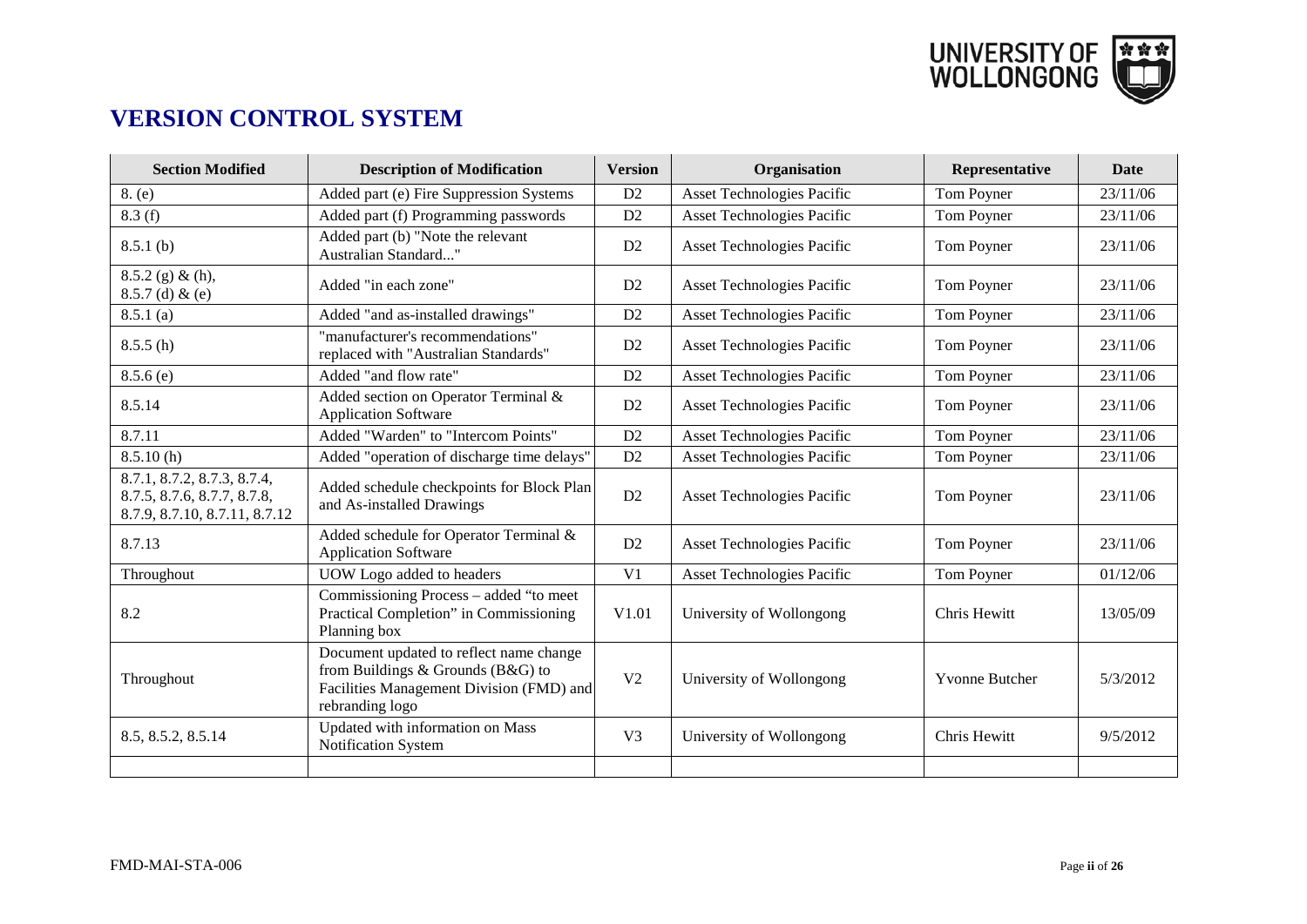

# **TABLE OF CONTENTS**

|     | 8.1       |                                                                        |  |
|-----|-----------|------------------------------------------------------------------------|--|
|     | 8.2       |                                                                        |  |
|     | 8.3       |                                                                        |  |
| 8.4 |           |                                                                        |  |
|     | 8.5       |                                                                        |  |
|     | 8.5.1     |                                                                        |  |
|     | 8.5.2     |                                                                        |  |
|     | 8.5.3     |                                                                        |  |
|     | 8.5.4     |                                                                        |  |
|     | 8.5.5     |                                                                        |  |
|     | 8.5.6     |                                                                        |  |
|     | 8.5.7     |                                                                        |  |
|     | 8.5.8     |                                                                        |  |
|     | 8.5.9     |                                                                        |  |
|     | 8.5.10    |                                                                        |  |
|     | 8.5.11    |                                                                        |  |
|     | 8.5.12    |                                                                        |  |
|     | 8.5.13    |                                                                        |  |
|     | 8.5.14    |                                                                        |  |
|     | 8.6       |                                                                        |  |
|     | 8.7       |                                                                        |  |
|     | 8.7.1     | Fire Services Commissioning Schedule - Fire Indicator Panel 11         |  |
|     | 8.7.2     | Fire Services Commissioning Schedule - Portable Fire Extinguisher  12  |  |
|     | 8.7.3     |                                                                        |  |
|     | 8.7.4     | Fire Services Commissioning Schedule - Fire Hose Reel 14               |  |
|     | 8.7.5     |                                                                        |  |
|     | 8.7.6     | Fire Services Commissioning Schedule - Dry Fire Detection System 16    |  |
|     | 8.7.7     | Fire Services Commissioning Schedule - Smoke & Heat Ventilation 17     |  |
|     | 8.7.8     | Fire Services Commissioning Schedule - Sprinkler Systems  18           |  |
|     | 8.7.9     | Fire Services Commissioning Schedule - Gas Discharge System  19        |  |
|     | 8.7.10    |                                                                        |  |
|     | 8.7.11    | Fire Services Commissioning Schedule - Evacuation Warning & Intercom   |  |
|     | System 21 |                                                                        |  |
|     | 8.7.12    | Fire Services Commissioning Schedule - Stair Pressurisation System 22  |  |
|     | 8.7.13    | Fire Services Commissioning Schedule - Operator Terminal & Application |  |
|     |           |                                                                        |  |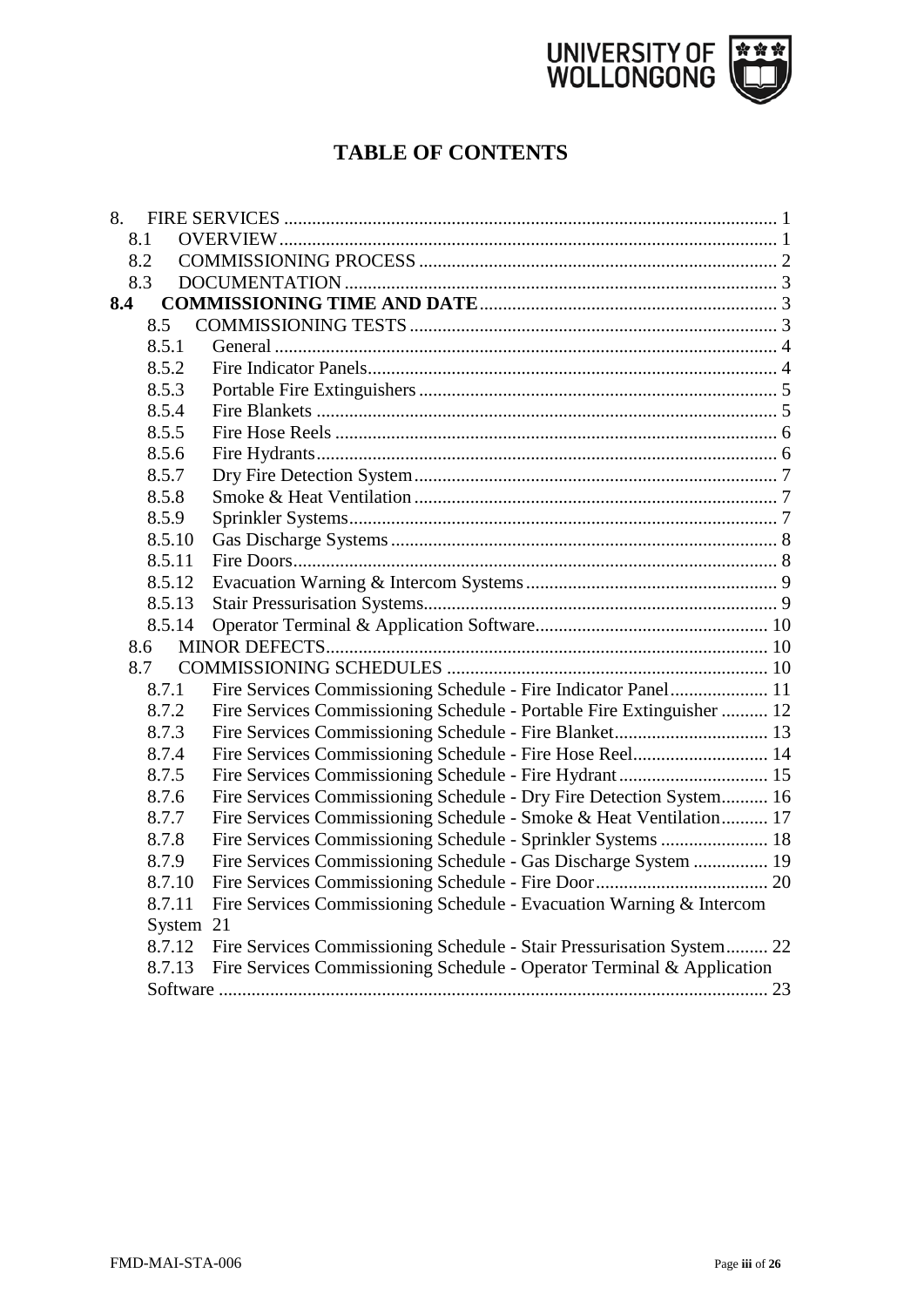

# <span id="page-3-0"></span>**8. FIRE SERVICES**

The fire services provide protection against fire and ensure the safety and well being of people, property and processes at the University of Wollongong (UOW).

The fire services comprise:

- a. Portable Fire Extinguishers;
- b. Hose Reels & Hydrants;
- c. Dry Fire Detection Systems;
- d. Sprinkler Systems;
- e. Fire Suppression Systems;
- f. Fire Doors & Associated Controls;
- g. Smoke Exhaust Systems; and
- h. Emergency Evacuation & Warning Systems.

#### <span id="page-3-1"></span>**8.1 OVERVIEW**

The quality control process for the fire services involves the following stages:

| <b>Stages</b> | <b>Description</b>                                                                                                                                                                                                                                                                                                                                                                                       | <b>Parties Involved</b>        |
|---------------|----------------------------------------------------------------------------------------------------------------------------------------------------------------------------------------------------------------------------------------------------------------------------------------------------------------------------------------------------------------------------------------------------------|--------------------------------|
| Stage 1       | Unit Testing - Performed by the manufacturer at a component<br>level.                                                                                                                                                                                                                                                                                                                                    | Manufacturer                   |
| Stage 2       | Installation Inspections - Performed by the project manager<br>during the installation process. The objective is to identify poorly<br>installed equipment or parts of the installation that do not comply<br>with the provisions of the design specifications. Provided the<br>defect is identified at an early stage, the cost of remedial work<br>and delays to the project program can be minimised. | Project Manager                |
| Stage 3       | Final Commissioning - Performed by the installation contractor<br>and witnessed by the project manager.                                                                                                                                                                                                                                                                                                  | Contractor,<br>Project Manager |

*Table 1 - Commissioning Stages*

Final commissioning is the most important part of the quality control process. It is at this stage of the project that the project manager will determine whether the system is ready to be approved for Practical Completion.

All commissioning tests are critical and shall be performed to ensure that all fire services operate correctly. It is UOW's objective to complete the commissioning tests with zero defects remaining in the system.

The fire services commissioning tests have been designed to test the functionality and performance of all systems and equipment. It is important that the fire services be tested under all operational conditions to ensure that the fire services operate efficiently and safely and comply with the design specification.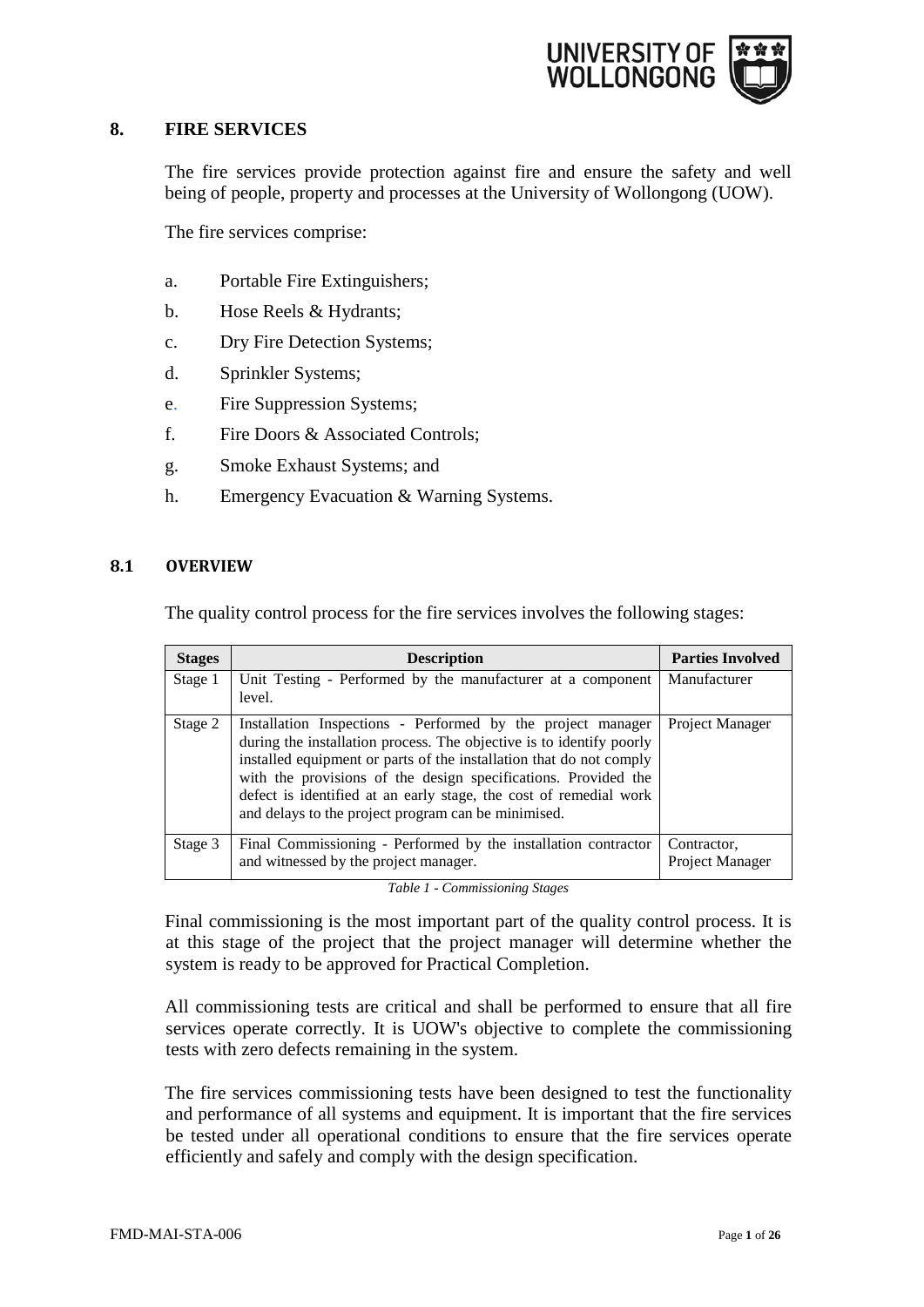

# <span id="page-4-0"></span>**8.2 COMMISSIONING PROCESS**

The following flow diagram depicts the commissioning process:



*Figure 1 - Commissioning Process Flowchart*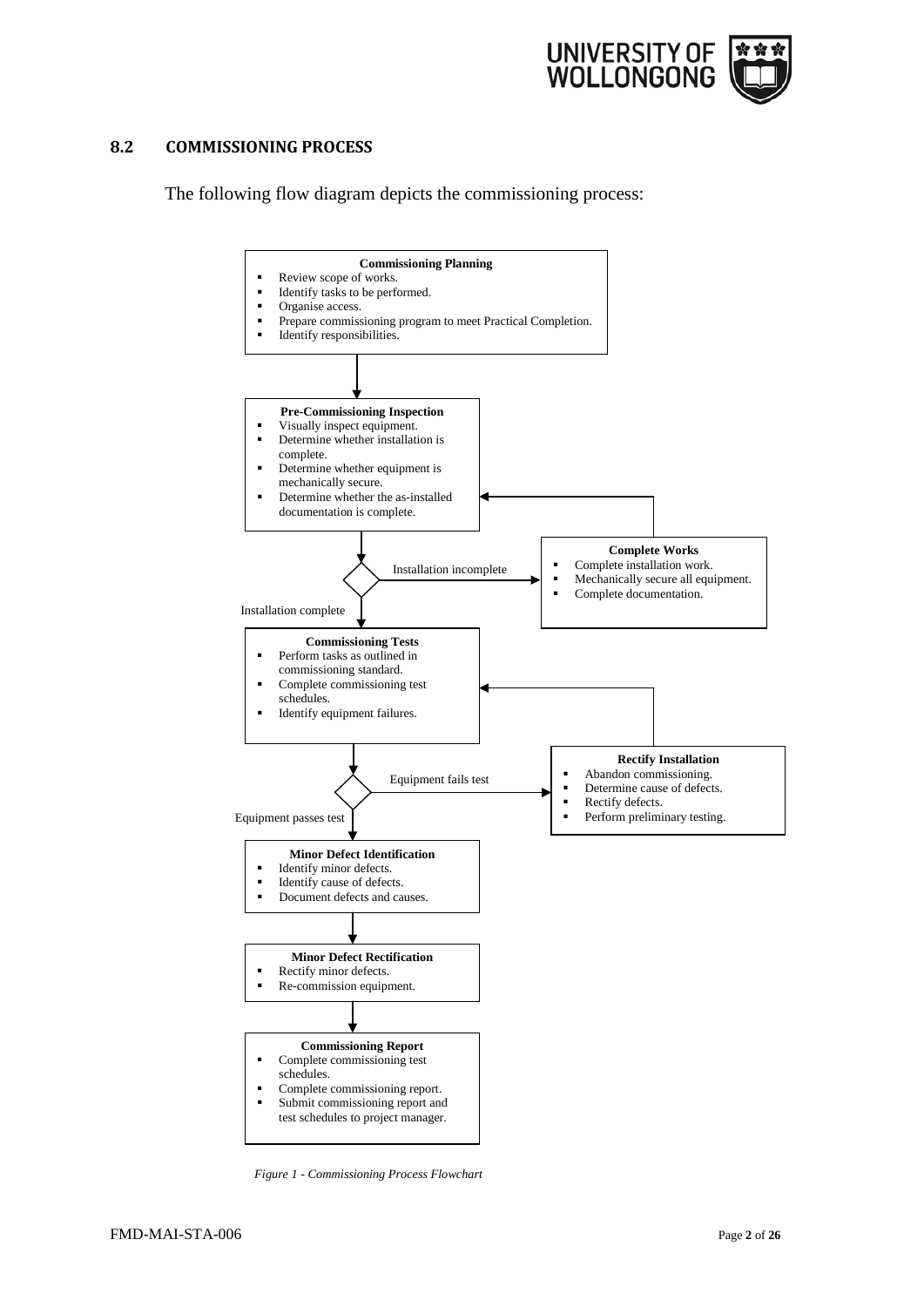

# <span id="page-5-0"></span>**8.3 DOCUMENTATION**

The contractor shall submit a complete set of documentation to the project manager no later than one (1) week prior to the planned commissioning date. As a minimum the documentation shall comprise:

- a. As-installed drawings;
- b. Equipment technical manuals;
- c. Equipment operation manuals;
- d. Hardware and software technical manuals;
- e. Programming schedules;
- f. Programming passwords;
- g. Installation test results;
- h. Fire Safety Statement.

The contractor shall obtain written approval of the documentation from the project manager before commencing the commissioning tests.

# <span id="page-5-1"></span>**8.4 COMMISSIONING TIME AND DATE**

The contractor shall submit a program to the project manager containing the proposed time and date for each commissioning test at least two (2) weeks prior to the planned commissioning date. The program must contain allowances for defect rectification and remedial works.

The contractor shall obtain written approval of the program from the project manager before commencing the commissioning tests.

# <span id="page-5-2"></span>**8.5 COMMISSIONING TESTS**

Commissioning tests shall be performed to assess the functionality and performance of the fire services. Each commissioning test is specific to the fire service being tested.

Where the fire indicator panel (FIP) interfaces with a Building Monitoring and Control System (BMCS) or an electronic security system and Mass Notification interface or a ventilation system, the relevant service function must be tested in conjunction with the fire system tests.

Persons with qualifications and experience suitable for the testing and inspection tasks shall perform all commissioning tasks and associated remedial work.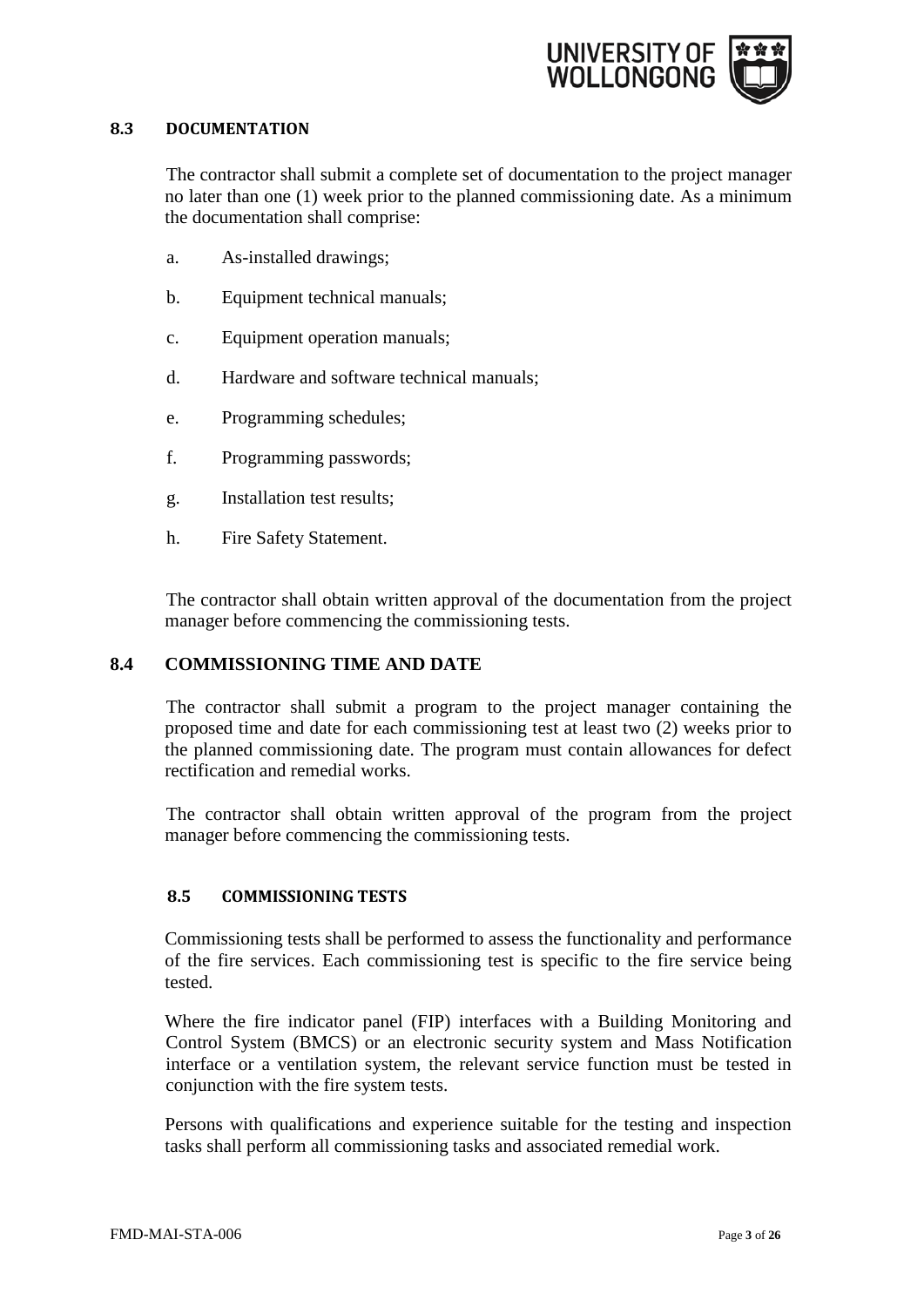

As each commissioning test is performed, the results shall be recorded on the appropriate commissioning test schedule. Any comments regarding abnormal operation in particular to failed tests shall be recorded in the comments section of the commissioning schedule.

If the equipment or system fails a test then the commissioning process shall be abandoned. The contractor shall determine the cause of the defects and retest the equipment. A report shall be provided to the project manager outlining the cause of the failure and the action taken to ensure that the remainder of the installation shall not experience the same failure.

# <span id="page-6-0"></span>**8.5.1 General**

All tests shall be performed in accordance with relevant codes, regulations and standards. Appropriate safety precautions and procedures must be followed at all times.

Following are the general commissioning procedures that apply to all systems and equipment:

- a. Verify that all systems and equipment have been installed at the location and in the configuration specified in the design documentation and as-installed drawings;
- b. Note the relevant Australian Standard for installation and commissioning. Cross-reference the commissioning tests with the requirements of the Australian Standards;
- c. Prior to undertaking all fire services commissioning tests, ensure that the fire indicator panel has been set to normal operation and is clear of all faults and alarms;
- d. For all fire commissioning tests, a record of the test results shall be maintained (refer section 8.7 Commissioning Schedules);
- e. For all defects identified, the corrective action must be recorded and the equipment shall be retested.

#### <span id="page-6-1"></span>**8.5.2 Fire Indicator Panels**

The following commissioning tasks shall be performed for fire indicator panels:

- a. Verify that fire indicator panels have been correctly installed;
- b. Verify that fire indicator panels have been correctly labelled in accordance with UOW's labelling convention;
- c. Verify the FIP is easily accessible by the Fire Brigade from vehicular access;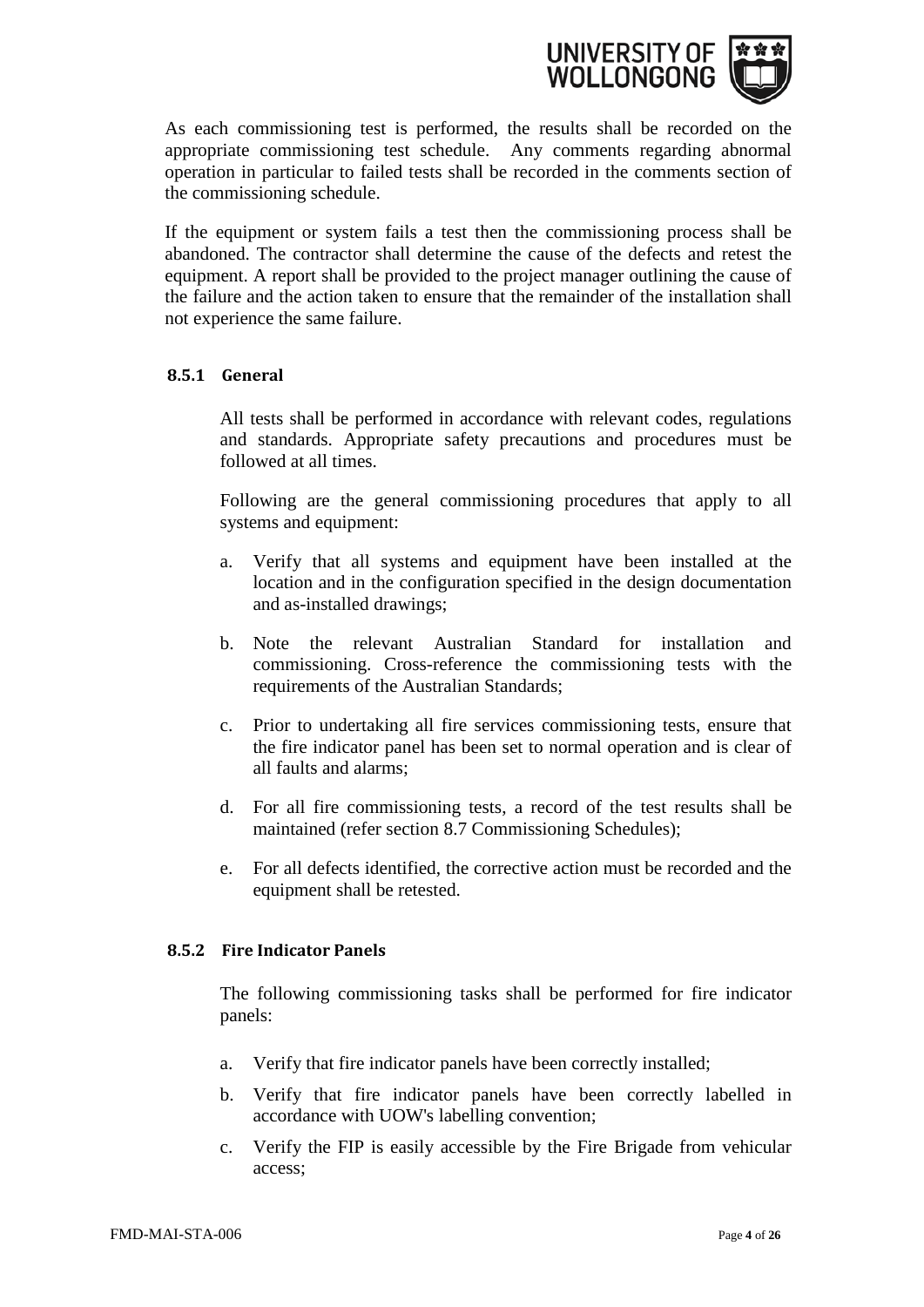

- d. Verify all cable terminations are permanent and insulated to protect against faults and interference;
- e. Verify the operation of all switches and indicating devices;
- f. Verify that each FIP is connected to the main campus FIP;
- g. Simulate a fault in each zone then verify that each FIP transmits the correct signal to the main campus FIP;
- h. Simulate fire conditions in each zone then verify that each FIP transmits the correct signal to the main campus FIP.
- i. Verify Mass Notification system operation.

# <span id="page-7-0"></span>**8.5.3 Portable Fire Extinguishers**

The following commissioning tasks shall be performed for all portable fire extinguishers:

- a. Verify the fire extinguisher has been correctly secured and mechanical protection has been provided to minimise the likelihood of physical damage;
- b. Verify the extinguisher can be easily accessed and is not obscured from view or physically obstructed;
- c. Verify that all extinguishers have been installed at the location specified in the design documentation;
- d. Verify that the correct type of extinguisher has been installed, e.g. carbon dioxide or dry chemical near electrical equipment;
- e. Verify that the extinguisher has been fitted with a maintenance record tag;
- f. Verify that the extinguisher has been labelled with usage instructions;
- g. Verify that the extinguisher has been provided with signage that clearly indicates type of extinguisher;
- h. Verify that the extinguisher anti-tamper device is intact;
- i. Verify that the extinguisher is fully charged.

# <span id="page-7-1"></span>**8.5.4 Fire Blankets**

The following commissioning tasks shall be performed for all fire blankets:

- a. Verify the fire blanket container can be easily accessed and is not obscured from view or physically obstructed;
- b. Verify that the blanket container has been fitted with a maintenance record tag;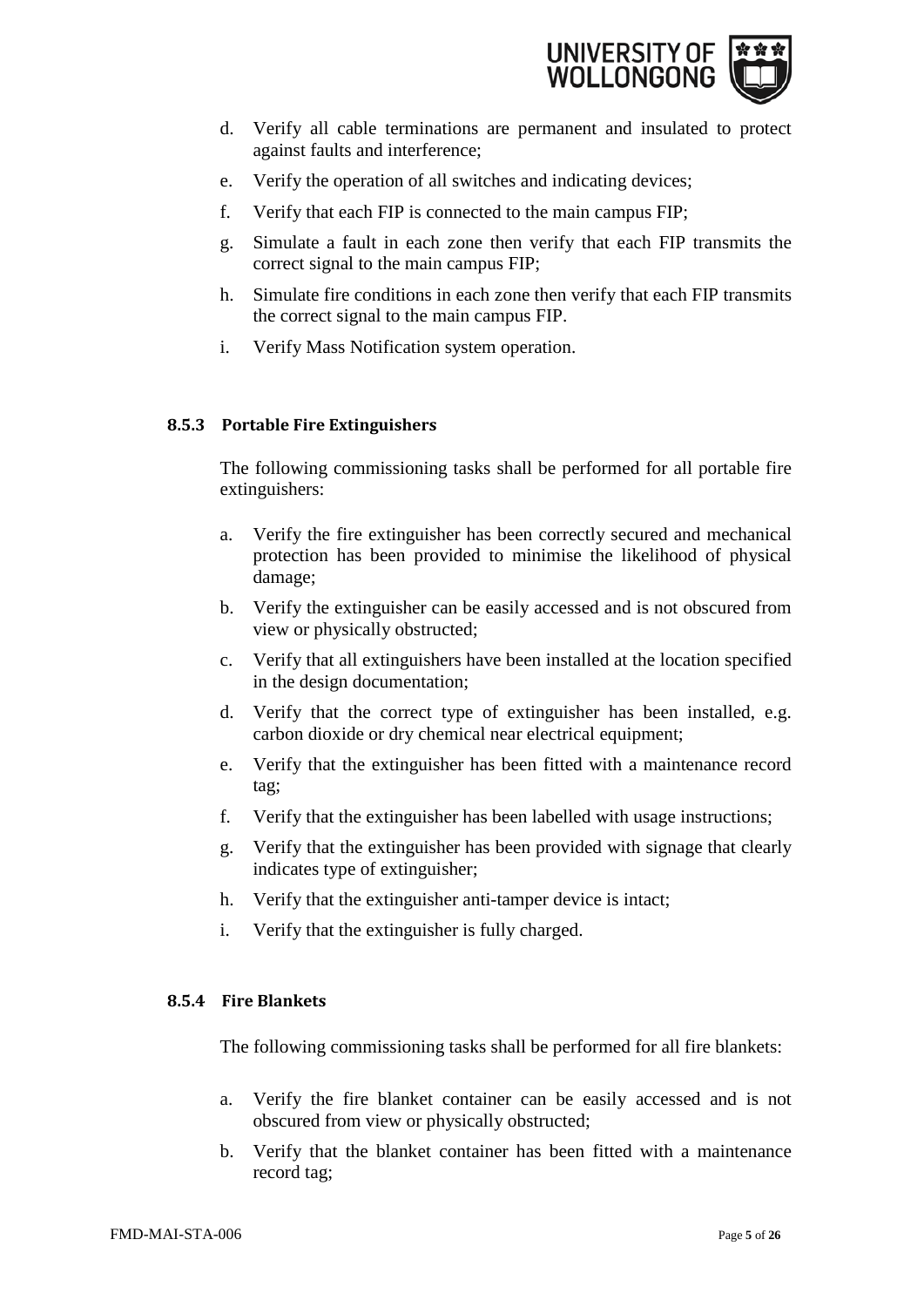

- c. Verify that the fire blanket has been correctly folded and packed into the fire blanket container;
- d. Verify that the blanket container has been labelled with usage instructions;
- e. Verify that signage has been installed adjacent to the fire blanket container that clearly indicates the location of the fire blanket.

# <span id="page-8-0"></span>**8.5.5 Fire Hose Reels**

The following commissioning tasks shall be performed for all fire hose reels:

- a. Verify the hose reel can be easily accessed;
- b. Verify that the hose reel has been fitted with a maintenance record tag;
- c. Verify that the hose reel has been labelled with usage instructions;
- d. Verify that the hose reel has been provided with signage that clearly indicates its location;
- e. Verify that the hose can be easily unwound in its intended direction;
- f. Verify operation of the stop valve;
- g. Verify that water leakage does not exceed 5 mL in a three-minute period from the valve gland, spindle gland or discharge nozzle with the stop valve turned fully open, the nozzle closed and the hose fully run out;
- h. Verify that the rate of flow is in accordance with the Australian Standards;
- i. Verify the water pressure at the hose reel.

#### <span id="page-8-1"></span>**8.5.6 Fire Hydrants**

The following commissioning tasks shall be performed for all fire hydrants:

- a. Verify the hydrant can be easily accessed;
- b. Verify that the hydrant has been fitted with a maintenance record tag;
- c. Verify that signage has been provided that clearly indicates the location of the fire hydrant;
- d. Simulate fire conditions by opening a valve, then verify that all water flow alarm and valve monitoring system switches operate correctly;
- e. Verify water pressure and flow rate at the hydrant.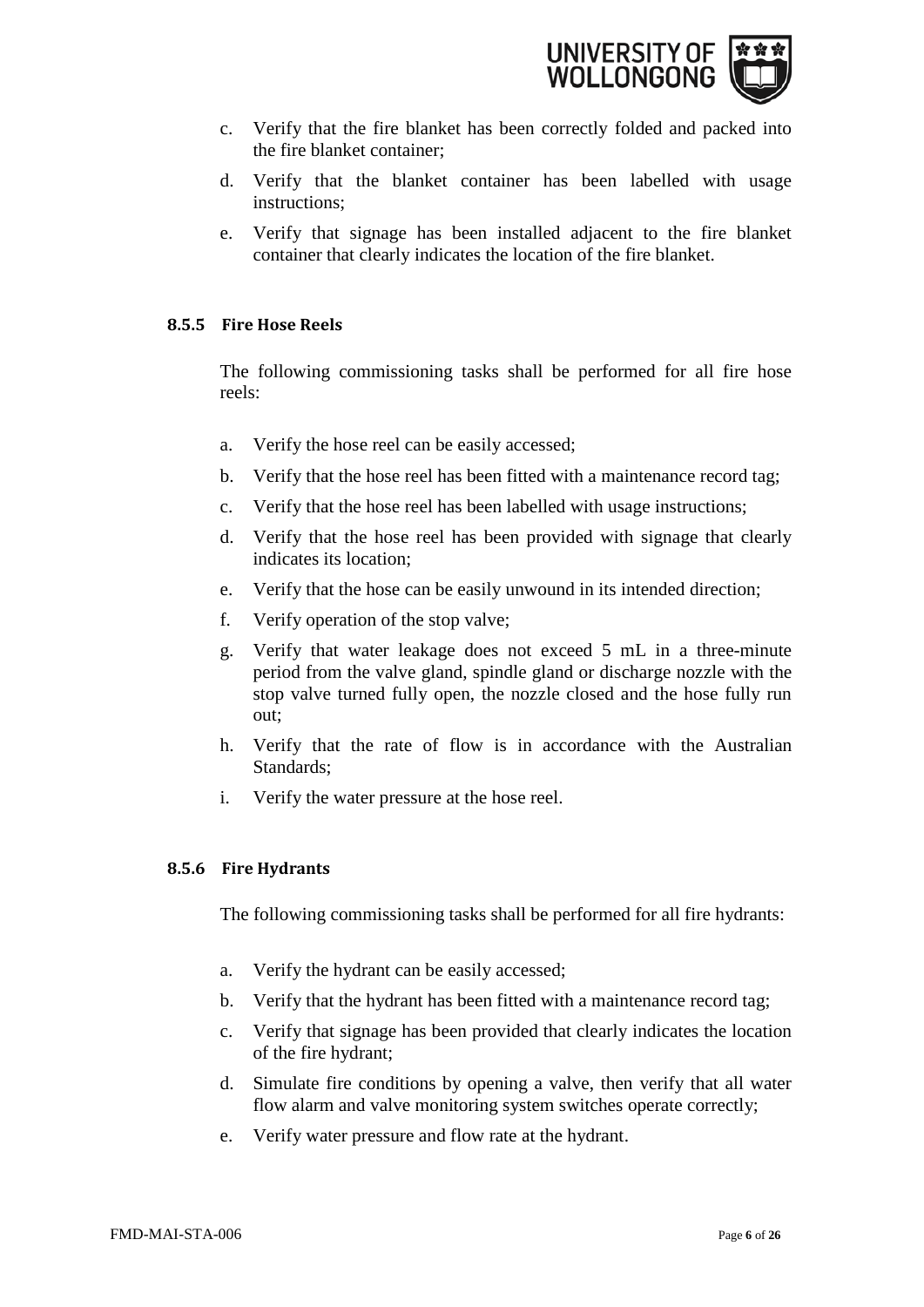

#### <span id="page-9-0"></span>**8.5.7 Dry Fire Detection System**

The following commissioning tasks shall be performed for all dry fire detection systems. The contractor shall notify the fire control station before performing any tests that will produce a fire alarm.

- a. Verify that smoke detectors have been correctly installed to provide the desired coverage;
- b. Verify that detectors can be accessed for maintenance;
- c. Verify that the system meets the requirements of the design specification for the environment in which it is installed;
- d. Simulate a fire alarm in each zone using an approved method for smoke detectors. Test the detector operational performance and ensure addressable systems transmit the appropriate data and non-addressable systems transmit the correct signal to the fire indicator panel (FIP);
- e. Simulate fault conditions in each zone and verify that fault is correctly indicated on the FIP.

# <span id="page-9-1"></span>**8.5.8 Smoke & Heat Ventilation**

The following commissioning tasks shall be performed for heat and smoke ventilation systems:

- a. Verify that vents have been correctly installed to provide the desired coverage;
- b. Verify that vents and smoke detectors can be accessed for maintenance;
- c. Verify all actuators and dampers operate freely and smoothly;
- d. Verify all latches engage correctly and hold the vent securely open;
- e. Verify that cables and linkages run smoothly and do not catch on any projections;
- f. Verify type and temperature rating of thermally released links;
- g. Verify draught curtains are fully intact and correctly installed.

# <span id="page-9-2"></span>**8.5.9 Sprinkler Systems**

The following commissioning tasks shall be performed for all sprinkler systems:

- a. Verify that sprinklers have been installed in accordance with the design specification and that the correct coverage is achieved;
- b. Verify calibration of pressure gauges;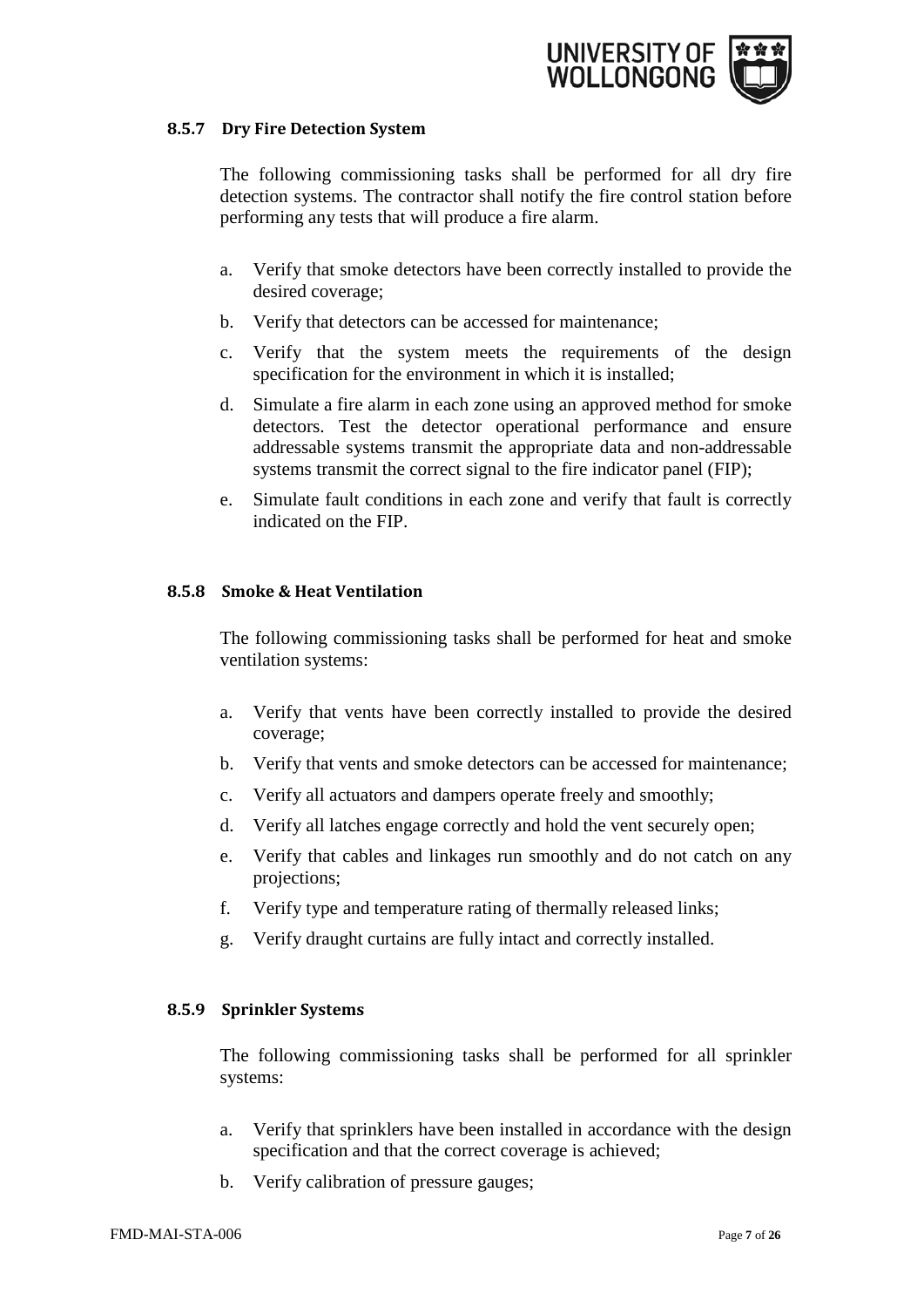

- c. Verify anti-freeze solution levels;
- d. Verify water level and pressure for all tanks;
- e. Open test valves and verify operation of the alarm valves;
- f. Ensure that all valves are left in the correct position;
- g. Verify pressure and flow rate at water supply;
- h. Simulate sprinkler operation by opening flow switch test valves and verify operation of water flow alarm switches. Check FIP for correctly received alarm signal.

# <span id="page-10-0"></span>**8.5.10 Gas Discharge Systems**

The following commissioning tasks shall be performed for all gas discharge systems:

- a. Ensure that all extinguishant actuating circuits are isolated or firing mechanisms are removed to ensure that testing cannot cause discharge of any extinguishant;
- b. Verify extinguishant containers, manual mechanical release mechanisms and ancillary equipment have been secured and are unobstructed;
- c. Verify discharge nozzles are correctly aligned;
- d. Verify that the correct warning and instruction signage has been provided;
- e. Verify the pressure of each extinguishant container;
- f. Verify the amount of extinguishant in each container by weight, pressure or liquid level;
- g. Verify electrical resistance of actuators and insulation of actuators to earth;
- h. Initiate detector alarms then verify the response of container valve actuating circuits at the extinguishant container and verify the operation of discharge time delays;

#### <span id="page-10-1"></span>**8.5.11 Fire Doors**

The following commissioning tasks shall be performed for all fire doors:

- a. Verify doors have been correctly installed;
- b. Verify that doors have been provided with maintenance record tags;
- c. Verify that latch handles and latch bolts operate smoothly and freely;
- d. Verify that the opening force required to open a door is in accordance with the design specification;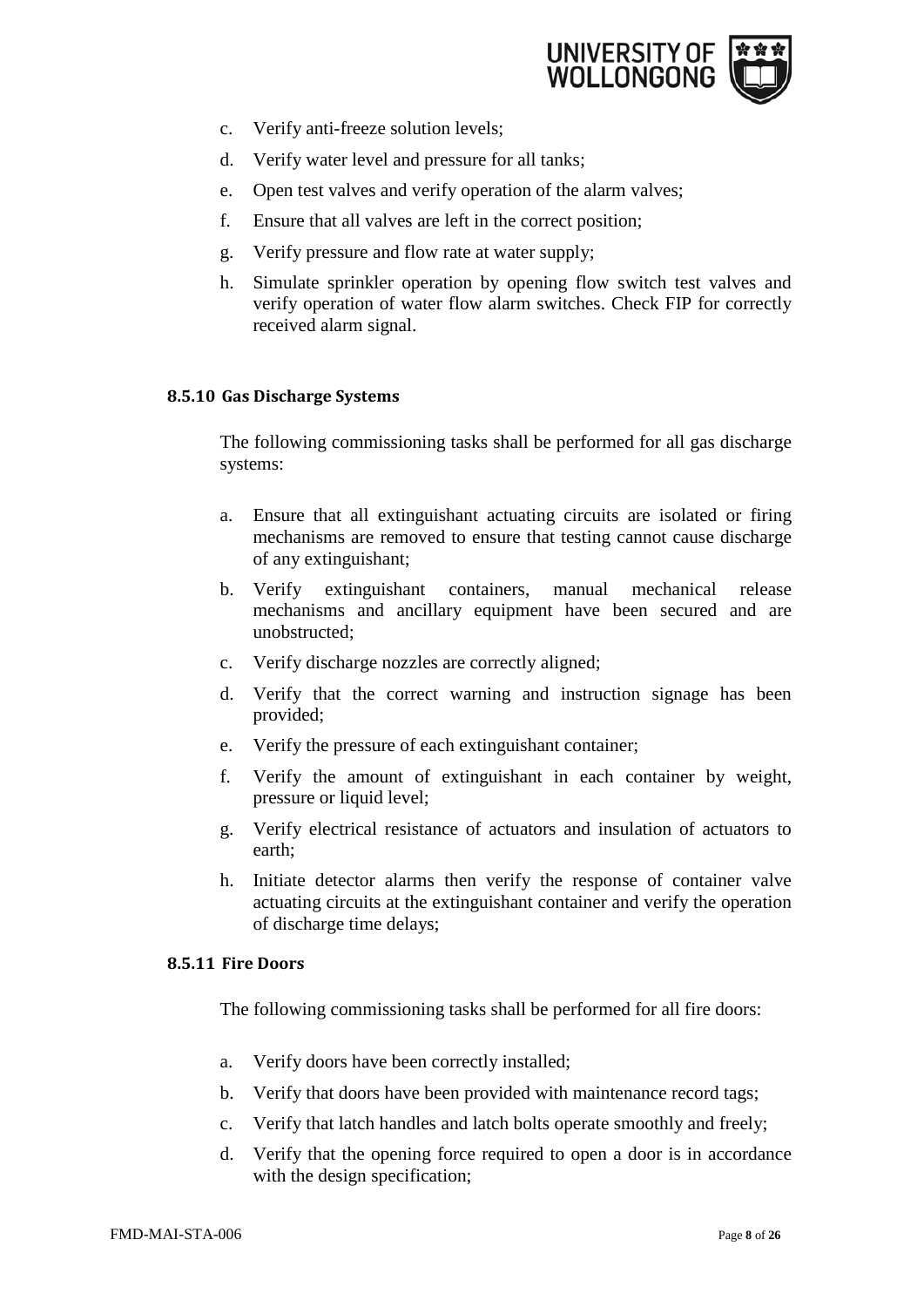

- e. Verify that doors close and latch within the time specified by the design specification;
- f. Verify that hold open devices operate correctly and hold open the door under normal conditions;
- g. Simulate a power failure then verify that hold open devices release doors and that doors close fully and latch correctly;
- h. Simulate fire conditions by initiating an alarm then verify that hold open devices release doors and that doors close fully and latch correctly;
- i. Verify that backchecking action functions correctly open reopening doors.

# <span id="page-11-0"></span>**8.5.12 Evacuation Warning & Intercom Systems**

The following commissioning tasks shall be performed for all evacuation warning & intercom systems (EWIS):

- a. Notify occupants of the facility that testing is being conducted;
- b. Verify that installation is complete and correct;
- c. Simulate emergency conditions by operating an alarm test switch and verify that an alert alarm appears at each EWIS panel and EWIS operation is automatically initiated;
- d. Verify the operation of audible and visual indicators at each EWIS panel;
- e. Simulate emergency conditions and perform a full automatic evacuation sequence;
- f. Verify the frequency of flashing visible signals is between 60 and 120 flashes per minute;
- g. Verify the operation of each intercom point;
- h. Verify that correct signage has been installed throughout each facility identifying evacuation and emergency procedures.

#### <span id="page-11-1"></span>**8.5.13 Stair Pressurisation Systems**

The following commissioning tasks shall be performed for stair pressurisation systems:

- a. Simulate fire conditions and verify that the building monitoring and control system (BMCS) activates fire mode operation;
- b. Verify that the desired pressure is achieved;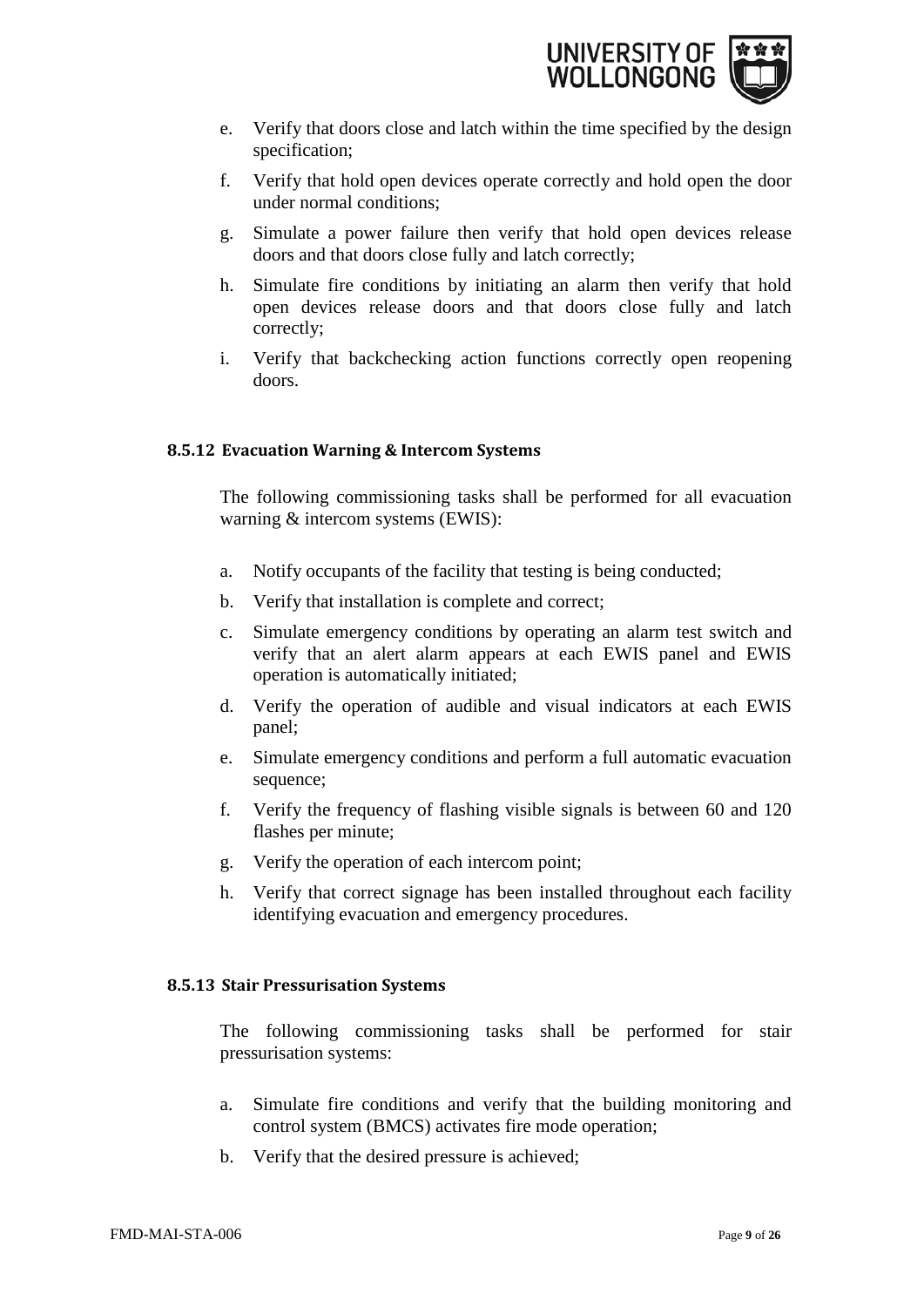

- c. While the pressurisation system is operating:
	- i. Verify that noise in the stairwell is not excessive;
	- ii. Verify that doors can be easily opened;
	- iii. Verify the air flow rate moving from the pressurised area through an open door is in accordance with design specifications;
- d. Verify that the manual switch overrides the BMCS and de-energizes the pressurisation fans.

# <span id="page-12-0"></span>**8.5.14 Operator Terminal & Application Software**

The following commissioning tasks shall be performed for addressable fire system operator terminals:

- a. Verify the CPU, LCD screen and other peripheral devices have been correctly connected and configured;
- b. Verify the application software has been correctly installed and configured;
- c. Verify the graphical user interface (GUI) has been configured to include detailed schematics of device locations for smoke detector and sprinkler systems;
- d. Verify that system programming and configuration, reporting and alarm management can be performed using the GUI and also using text only screens. Located in Security Office, Fire control Room and FMD office.

#### <span id="page-12-1"></span>**8.6 MINOR DEFECTS**

As minor defects are identified during the commissioning tests, each defect shall be rectified before proceeding to the next test. The service or equipment that was found to be defective will be recorded in the commissioning report.

Once rectification is complete, the equipment shall be retested and the results recorded in the commissioning schedules.

#### <span id="page-12-2"></span>**8.7 COMMISSIONING SCHEDULES**

The commissioning schedules shall be completed in accordance with this standard. Where a system or equipment needs to be retested, the retest results shall be recorded. At the completion of the commissioning tests, UOW shall have one complete set of commissioning schedules containing all systems and equipment that are free of defects.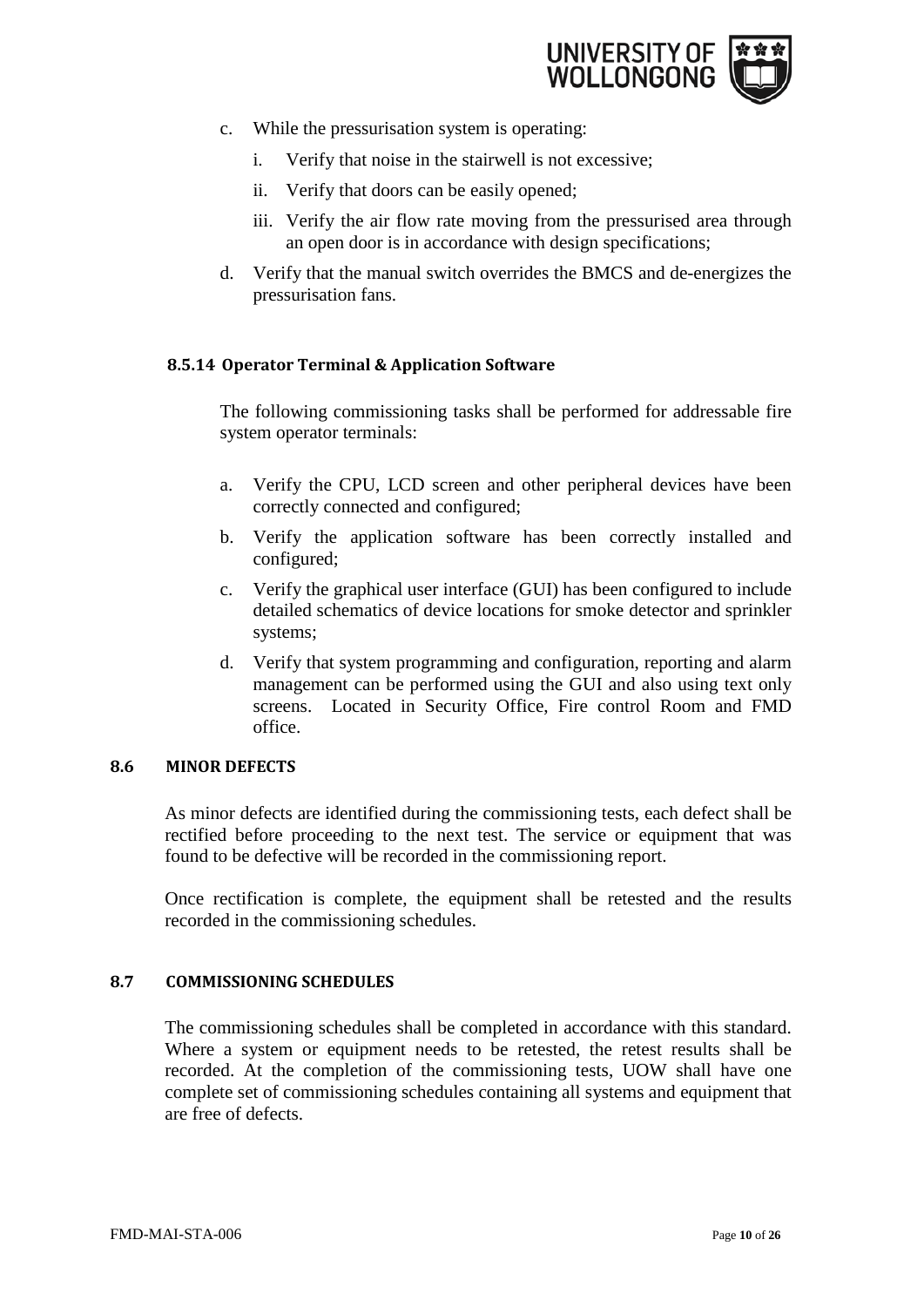

|                           |        |                                         | 0.7.1 The bet vices commissioning beneaute The marculor Funct | Equipment Type: _____________ | Equipment Rating:     |
|---------------------------|--------|-----------------------------------------|---------------------------------------------------------------|-------------------------------|-----------------------|
| <b>Test</b>               | Pass   | Commissioning<br><b>Results</b><br>Fail | <b>Test Reference Notes</b>                                   |                               | <b>Defect Details</b> |
| FIP Installation          | $\Box$ | $\Box$                                  |                                                               |                               |                       |
| Labelling                 | $\Box$ | $\Box$                                  |                                                               |                               |                       |
| Accessibility             | $\Box$ | $\Box$                                  |                                                               |                               |                       |
| <b>Cable Connections</b>  | $\Box$ | $\Box$                                  |                                                               |                               |                       |
| Switches                  | $\Box$ | $\Box$                                  |                                                               |                               |                       |
| <b>Indicating Devices</b> | $\Box$ | $\Box$                                  |                                                               |                               |                       |
| Connection to Campus FIP  | $\Box$ | $\Box$                                  |                                                               |                               |                       |
| <b>Fault Recognition</b>  | $\Box$ | $\Box$                                  |                                                               |                               |                       |
| Fire Mode Operation       | □      | $\Box$                                  |                                                               |                               |                       |
| <b>Block Plan</b>         | $\Box$ | $\Box$                                  |                                                               |                               |                       |
| As Installed Drawings     | □      | $\Box$                                  |                                                               |                               |                       |

#### **8.7.1 Fire Services Commissioning Schedule - Fire Indicator Panel**

<span id="page-13-0"></span>

Commissioning Contractor Representative: \_\_\_\_\_\_\_\_\_\_\_\_\_\_\_\_\_\_\_\_ Project Manager Reference: \_\_\_\_\_\_\_\_\_\_\_\_\_\_\_\_\_\_\_\_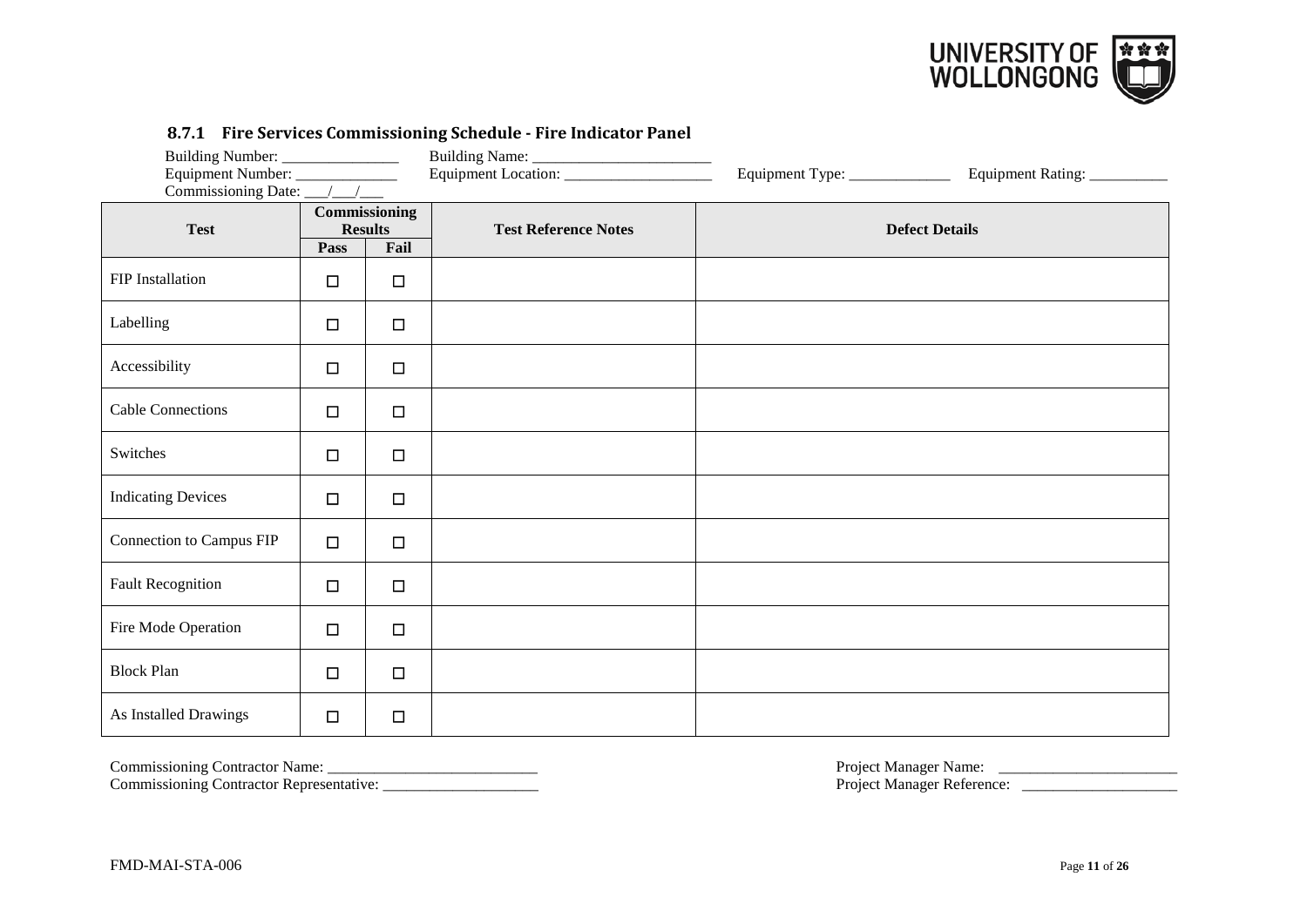

| Equipment Number: ______________<br>Commissioning Date: __/__/___ |                                 |                | <u></u>                     | Equipment Type: ______________ | Equipment Rating: __________ |
|-------------------------------------------------------------------|---------------------------------|----------------|-----------------------------|--------------------------------|------------------------------|
| <b>Test</b>                                                       | Commissioning<br><b>Results</b> |                | <b>Test Reference Notes</b> |                                | <b>Defect Details</b>        |
| <b>Extinguisher Installation</b>                                  | Pass<br>$\Box$                  | Fail<br>$\Box$ |                             |                                |                              |
| Accessibility                                                     | $\Box$                          | $\Box$         |                             |                                |                              |
| Extinguisher Type                                                 | $\Box$                          | $\Box$         |                             |                                |                              |
| Maintenance Tag                                                   | $\Box$                          | $\Box$         |                             |                                |                              |
| <b>Instruction Labelling</b>                                      | $\Box$                          | $\Box$         |                             |                                |                              |
| Extinguisher Signage                                              | $\Box$                          | $\Box$         |                             |                                |                              |
| Anti-tamper device                                                | $\Box$                          | $\Box$         |                             |                                |                              |
| Fully charged                                                     | $\Box$                          | $\Box$         |                             |                                |                              |
| <b>Block Plan</b>                                                 | $\Box$                          | $\Box$         |                             |                                |                              |
| As Installed Drawings                                             | $\Box$                          | $\Box$         |                             |                                |                              |

#### **8.7.2 Fire Services Commissioning Schedule - Portable Fire Extinguisher**

<span id="page-14-0"></span>

Commissioning Contractor Representative: \_\_\_\_\_\_\_\_\_\_\_\_\_\_\_\_\_\_\_\_ Project Manager Reference: \_\_\_\_\_\_\_\_\_\_\_\_\_\_\_\_\_\_\_\_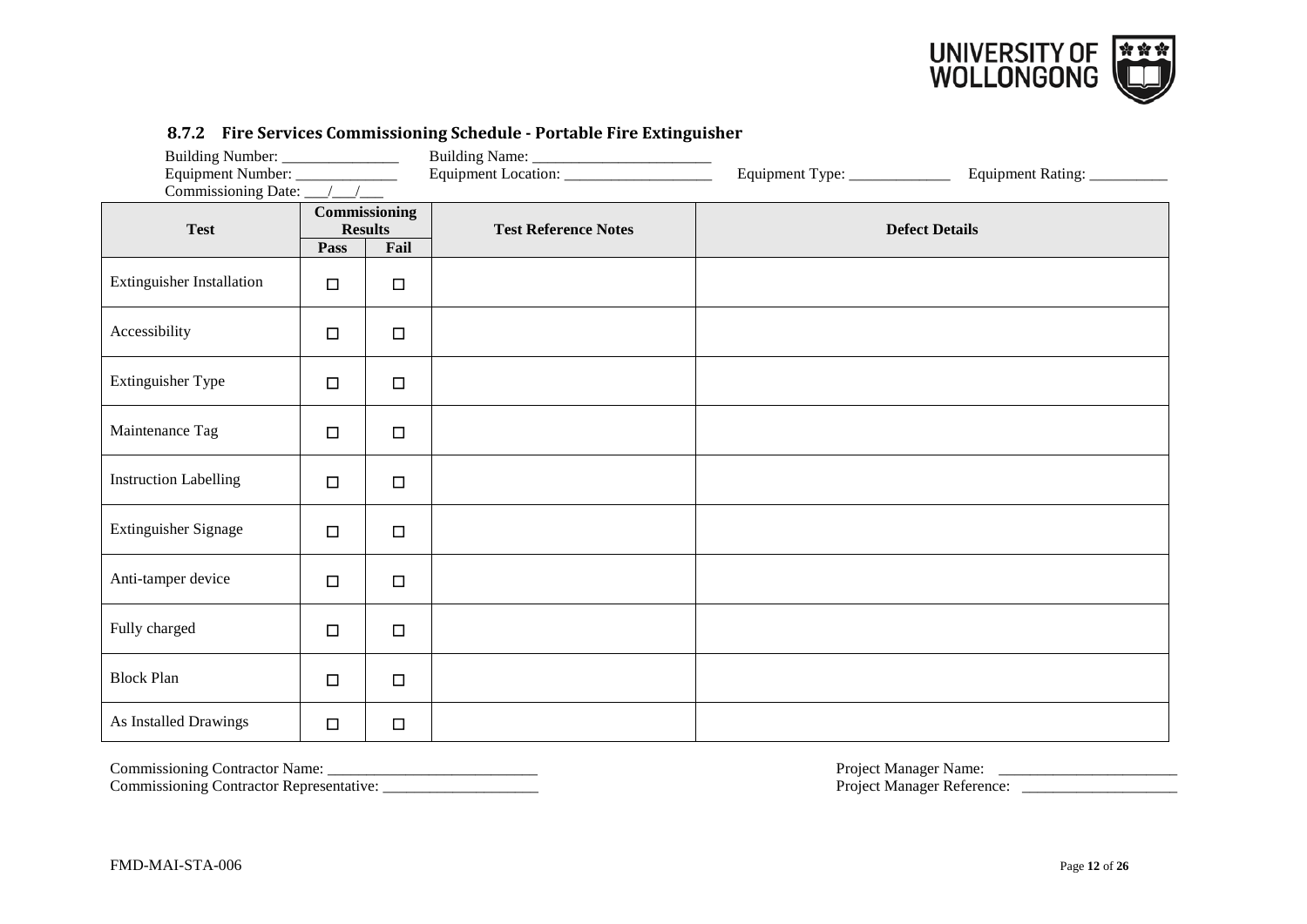

| Building Number: _________________<br>Equipment Number: ______________<br>Commissioning Date: $\frac{\sqrt{1-\frac{1}{2}}}{\sqrt{1-\frac{1}{2}}}$ |                                                 |        |  | Equipment Type: _____________ | Equipment Rating: __________ |  |                             |  |                       |
|---------------------------------------------------------------------------------------------------------------------------------------------------|-------------------------------------------------|--------|--|-------------------------------|------------------------------|--|-----------------------------|--|-----------------------|
| <b>Test</b>                                                                                                                                       | Commissioning<br><b>Results</b><br>Fail<br>Pass |        |  |                               |                              |  | <b>Test Reference Notes</b> |  | <b>Defect Details</b> |
| Accessibility                                                                                                                                     | $\Box$                                          | $\Box$ |  |                               |                              |  |                             |  |                       |
| Maintenance Tag                                                                                                                                   | $\Box$                                          | $\Box$ |  |                               |                              |  |                             |  |                       |
| <b>Blanket Folding</b>                                                                                                                            | $\Box$                                          | $\Box$ |  |                               |                              |  |                             |  |                       |
| <b>Instruction Labelling</b>                                                                                                                      | $\Box$                                          | $\Box$ |  |                               |                              |  |                             |  |                       |
| <b>Blanket Location Signage</b>                                                                                                                   | $\Box$                                          | $\Box$ |  |                               |                              |  |                             |  |                       |
| <b>Block Plan</b>                                                                                                                                 | $\Box$                                          | $\Box$ |  |                               |                              |  |                             |  |                       |
| As Installed Drawings                                                                                                                             | $\Box$                                          | $\Box$ |  |                               |                              |  |                             |  |                       |

#### **8.7.3 Fire Services Commissioning Schedule - Fire Blanket**

<span id="page-15-0"></span>Commissioning Contractor Name: \_\_\_\_\_\_\_\_\_\_\_\_\_\_\_\_\_\_\_\_\_\_\_\_\_\_\_ Project Manager Name: \_\_\_\_\_\_\_\_\_\_\_\_\_\_\_\_\_\_\_\_\_\_\_

Commissioning Contractor Representative: \_\_\_\_\_\_\_\_\_\_\_\_\_\_\_\_\_\_\_\_ Project Manager Reference: \_\_\_\_\_\_\_\_\_\_\_\_\_\_\_\_\_\_\_\_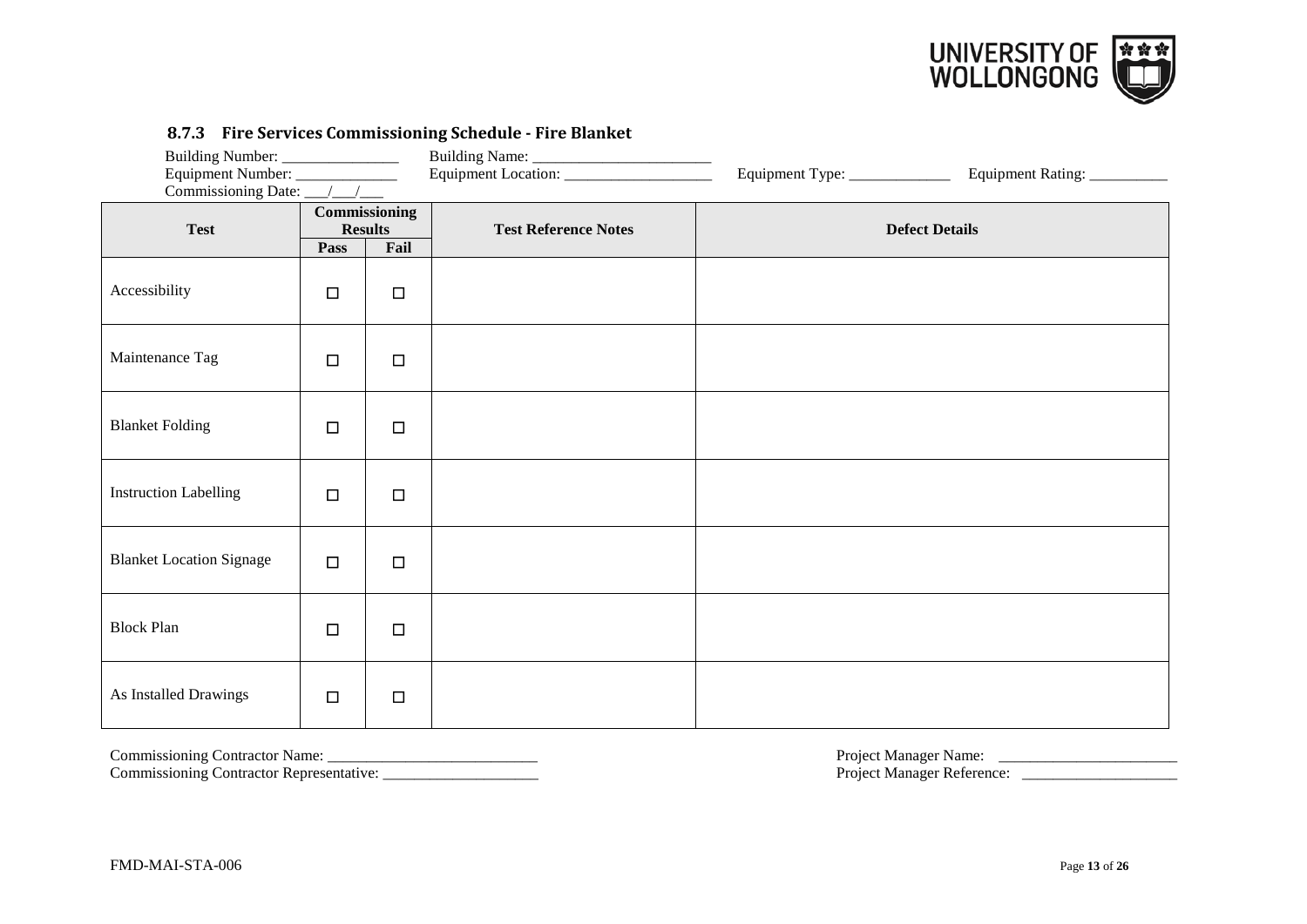

| Equipment Number: ______________<br>Commissioning Date: __/__/___ |        |                                         | Equipment Type: _____________ | Equipment Rating: |                       |
|-------------------------------------------------------------------|--------|-----------------------------------------|-------------------------------|-------------------|-----------------------|
| <b>Test</b>                                                       | Pass   | Commissioning<br><b>Results</b><br>Fail | <b>Test Reference Notes</b>   |                   | <b>Defect Details</b> |
| Installation                                                      | $\Box$ | $\Box$                                  |                               |                   |                       |
| Accessibility                                                     | $\Box$ | $\Box$                                  |                               |                   |                       |
| Maintenance Tag                                                   | $\Box$ | $\Box$                                  |                               |                   |                       |
| <b>Instruction Labelling</b>                                      | $\Box$ | $\Box$                                  |                               |                   |                       |
| <b>Location Signage</b>                                           | $\Box$ | $\Box$                                  |                               |                   |                       |
| Easily Unwound                                                    | $\Box$ | $\Box$                                  |                               |                   |                       |
| Stop Valve                                                        | $\Box$ | $\Box$                                  |                               |                   |                       |
| Leakage                                                           | $\Box$ | $\Box$                                  |                               |                   |                       |
| Flow Rate                                                         | $\Box$ | $\Box$                                  |                               |                   |                       |
| <b>Water Pressure</b>                                             | $\Box$ | $\Box$                                  |                               |                   |                       |
| <b>Block Plan</b>                                                 | $\Box$ | $\Box$                                  |                               |                   |                       |
| As Installed Drawings                                             | $\Box$ | $\Box$                                  |                               |                   |                       |

#### **8.7.4 Fire Services Commissioning Schedule - Fire Hose Reel**

<span id="page-16-0"></span>

Commissioning Contractor Representative: \_\_\_\_\_\_\_\_\_\_\_\_\_\_\_\_\_\_\_\_ Project Manager Reference: \_\_\_\_\_\_\_\_\_\_\_\_\_\_\_\_\_\_\_\_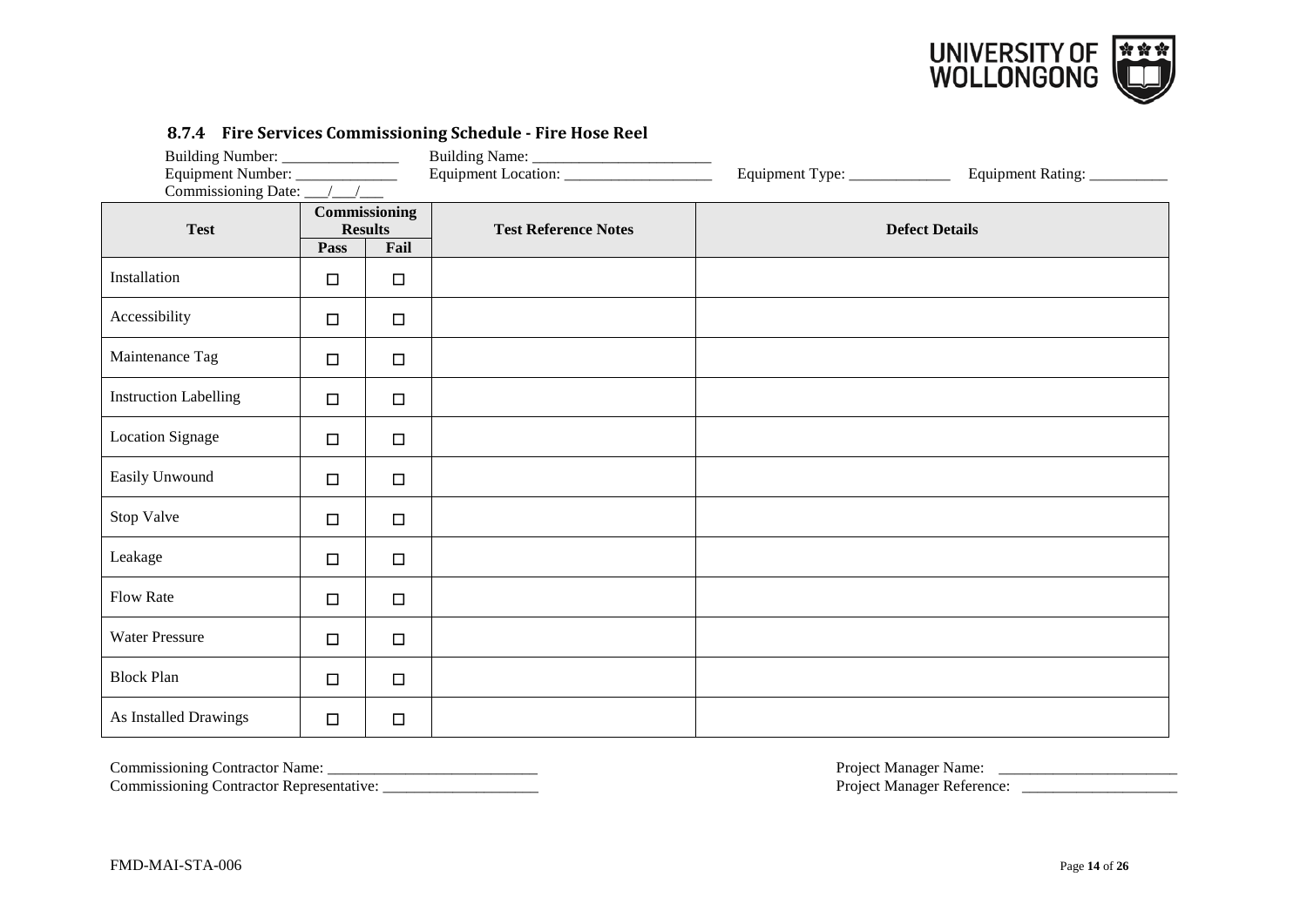

| Building Number: ________________<br>Equipment Number: _______________<br>Commissioning Date: __/__/___ |        |                                         |                             | Equipment Type: _______________ | Equipment Rating:     |
|---------------------------------------------------------------------------------------------------------|--------|-----------------------------------------|-----------------------------|---------------------------------|-----------------------|
| <b>Test</b>                                                                                             | Pass   | Commissioning<br><b>Results</b><br>Fail | <b>Test Reference Notes</b> |                                 | <b>Defect Details</b> |
| Installation                                                                                            | $\Box$ | $\Box$                                  |                             |                                 |                       |
| Accessibility                                                                                           | $\Box$ | $\Box$                                  |                             |                                 |                       |
| Maintenance Tag                                                                                         | $\Box$ | $\Box$                                  |                             |                                 |                       |
| <b>Location Signage</b>                                                                                 | $\Box$ | $\Box$                                  |                             |                                 |                       |
| Water Flow Alarm                                                                                        | $\Box$ | $\Box$                                  |                             |                                 |                       |
| Valve Monitoring Switch                                                                                 | $\Box$ | $\Box$                                  |                             |                                 |                       |
| <b>Water Pressure</b>                                                                                   | $\Box$ | $\Box$                                  |                             |                                 |                       |
| Water Flow                                                                                              | $\Box$ | $\Box$                                  |                             |                                 |                       |
| <b>Block Plan</b>                                                                                       | $\Box$ | $\Box$                                  |                             |                                 |                       |
| As Installed Drawings                                                                                   | $\Box$ | $\Box$                                  |                             |                                 |                       |

# **8.7.5 Fire Services Commissioning Schedule - Fire Hydrant**

<span id="page-17-0"></span>Commissioning Contractor Name: \_\_\_\_\_\_\_\_\_\_\_\_\_\_\_\_\_\_\_\_\_\_\_\_\_\_\_ Project Manager Name: \_\_\_\_\_\_\_\_\_\_\_\_\_\_\_\_\_\_\_\_\_\_\_ Commissioning Contractor Representative: \_\_\_\_\_\_\_\_\_\_\_\_\_\_\_\_\_\_\_\_ Project Manager Reference: \_\_\_\_\_\_\_\_\_\_\_\_\_\_\_\_\_\_\_\_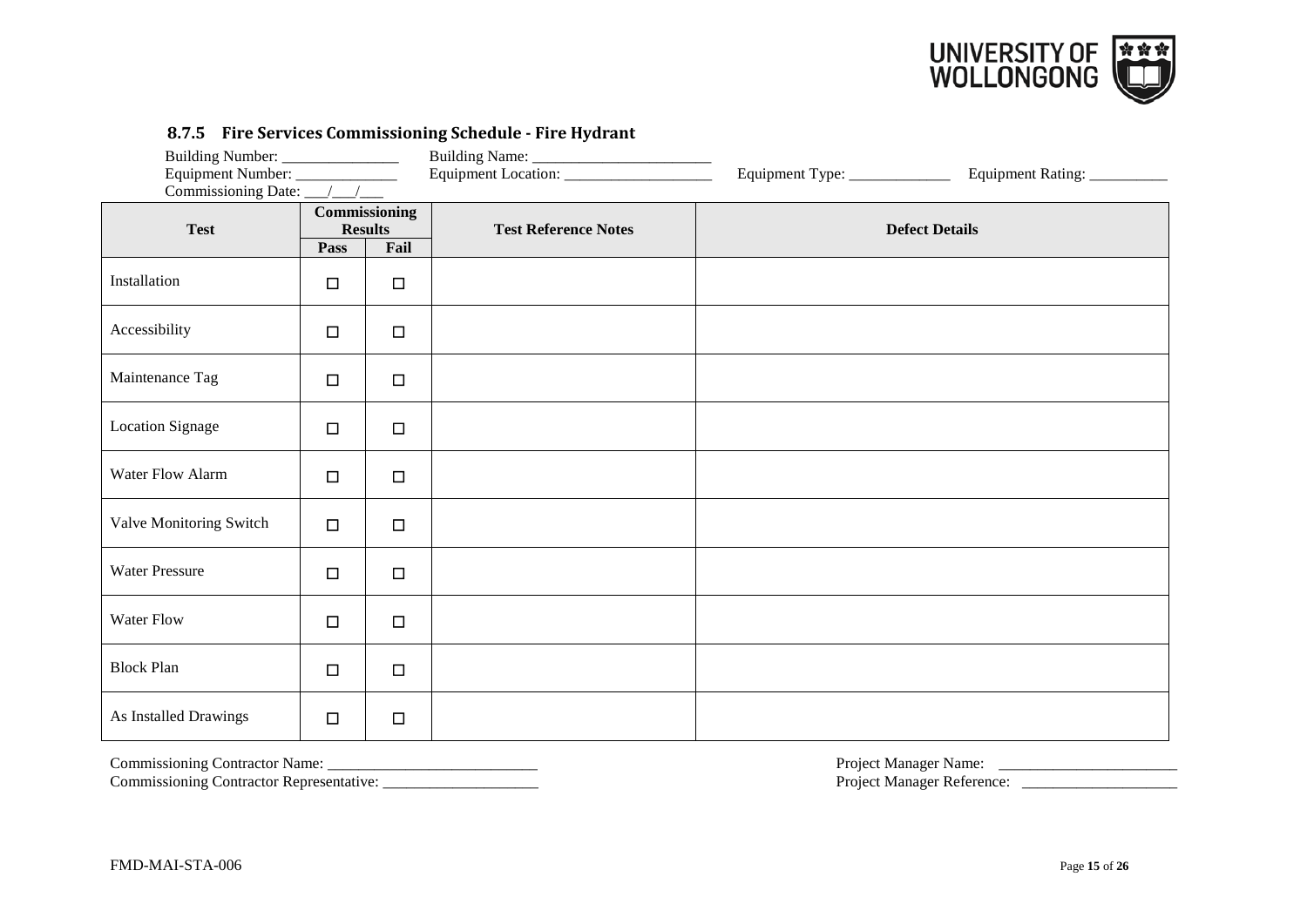

| Equipment Number: ______________<br>Commissioning Date: __/__/__ |                |                                 | Equipment Location: _______________________ | Equipment Type: ______________ | Equipment Rating: __________ |
|------------------------------------------------------------------|----------------|---------------------------------|---------------------------------------------|--------------------------------|------------------------------|
| <b>Test</b>                                                      |                | Commissioning<br><b>Results</b> | <b>Test Reference Notes</b>                 |                                | <b>Defect Details</b>        |
| Installation                                                     | Pass<br>$\Box$ | Fail<br>$\Box$                  |                                             |                                |                              |
| Coverage                                                         | $\Box$         | $\Box$                          |                                             |                                |                              |
| Accessibility                                                    | $\Box$         | $\Box$                          |                                             |                                |                              |
| Detection Type                                                   | $\Box$         | $\Box$                          |                                             |                                |                              |
| Fire Simulation                                                  | $\Box$         | $\Box$                          |                                             |                                |                              |
| <b>Fault Recognition</b>                                         | $\Box$         | $\Box$                          |                                             |                                |                              |
| <b>Block Plan</b>                                                | $\Box$         | $\Box$                          |                                             |                                |                              |
| As Installed Drawings                                            | $\Box$         | $\Box$                          |                                             |                                |                              |

#### **8.7.6 Fire Services Commissioning Schedule - Dry Fire Detection System**

<span id="page-18-0"></span>

Commissioning Contractor Representative: \_\_\_\_\_\_\_\_\_\_\_\_\_\_\_\_\_\_\_\_ Project Manager Reference: \_\_\_\_\_\_\_\_\_\_\_\_\_\_\_\_\_\_\_\_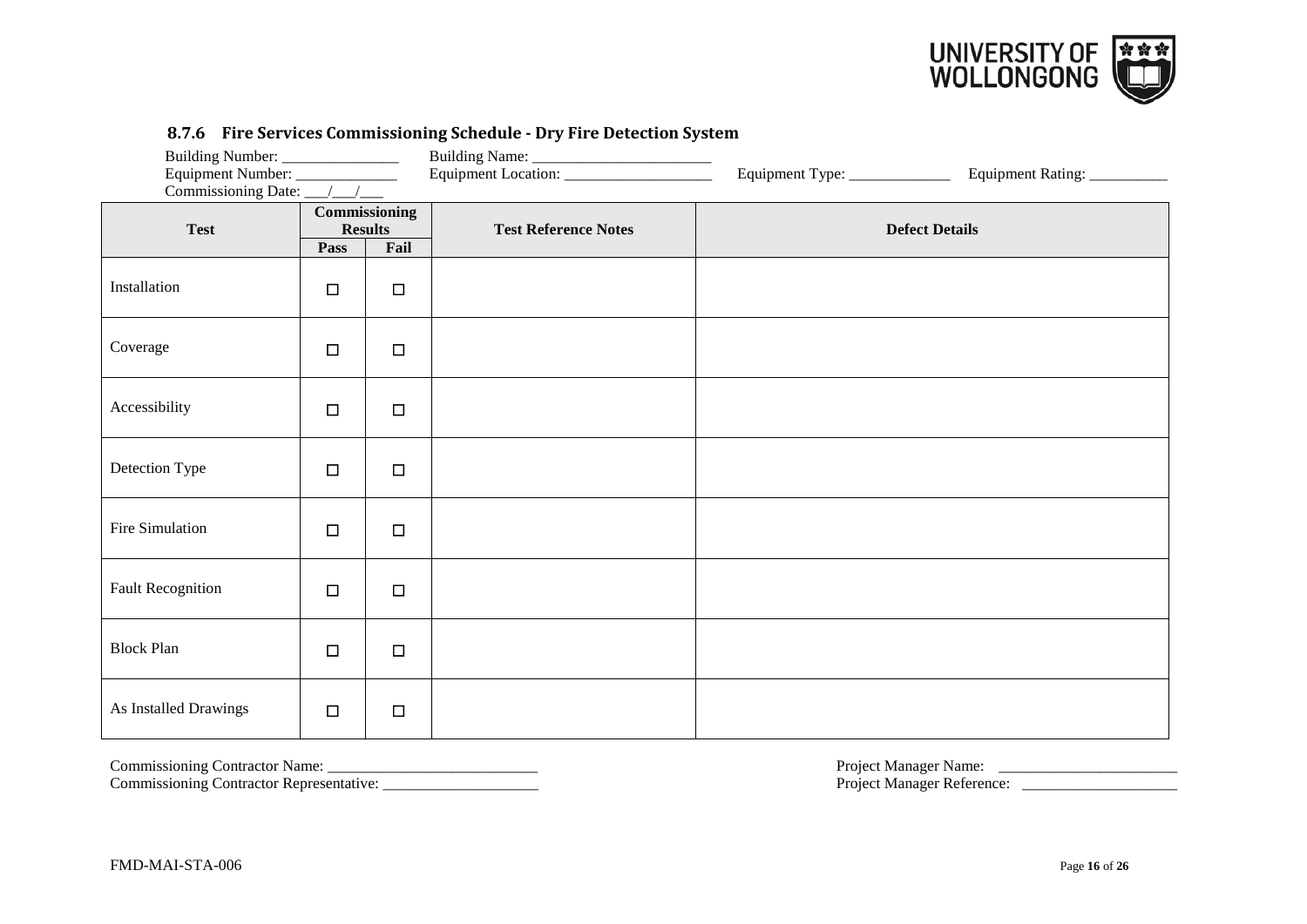

| Equipment Number: ______________<br>Commissioning Date: __/__/__ |                        |                       | Equipment Type: ____________ | Equipment Rating: __________ |                       |
|------------------------------------------------------------------|------------------------|-----------------------|------------------------------|------------------------------|-----------------------|
| <b>Test</b>                                                      | <b>Results</b><br>Pass | Commissioning<br>Fail | <b>Test Reference Notes</b>  |                              | <b>Defect Details</b> |
| Installation                                                     | $\Box$                 | $\Box$                |                              |                              |                       |
| Accessibility                                                    | $\Box$                 | $\Box$                |                              |                              |                       |
| Coverage                                                         | $\Box$                 | $\Box$                |                              |                              |                       |
| Actuators                                                        | $\Box$                 | $\Box$                |                              |                              |                       |
| Dampers                                                          | $\Box$                 | $\Box$                |                              |                              |                       |
| Latches                                                          | $\Box$                 | $\Box$                |                              |                              |                       |
| Cables                                                           | $\Box$                 | $\Box$                |                              |                              |                       |
| Linkages                                                         | $\Box$                 | $\Box$                |                              |                              |                       |
| Thermally Released Links                                         | $\Box$                 | $\Box$                |                              |                              |                       |
| <b>Draught Curtains</b>                                          | $\Box$                 | $\Box$                |                              |                              |                       |
| <b>Block Plan</b>                                                | $\Box$                 | $\Box$                |                              |                              |                       |
| As Installed Drawings                                            | $\Box$                 | $\Box$                |                              |                              |                       |

#### **8.7.7 Fire Services Commissioning Schedule - Smoke & Heat Ventilation**

<span id="page-19-0"></span>Commissioning Contractor Name: \_\_\_\_\_\_\_\_\_\_\_\_\_\_\_\_\_\_\_\_\_\_\_\_\_\_\_ Project Manager Name: \_\_\_\_\_\_\_\_\_\_\_\_\_\_\_\_\_\_\_\_\_\_\_ Commissioning Contractor Representative: \_\_\_\_\_\_\_\_\_\_\_\_\_\_\_\_\_\_\_\_ Project Manager Reference: \_\_\_\_\_\_\_\_\_\_\_\_\_\_\_\_\_\_\_\_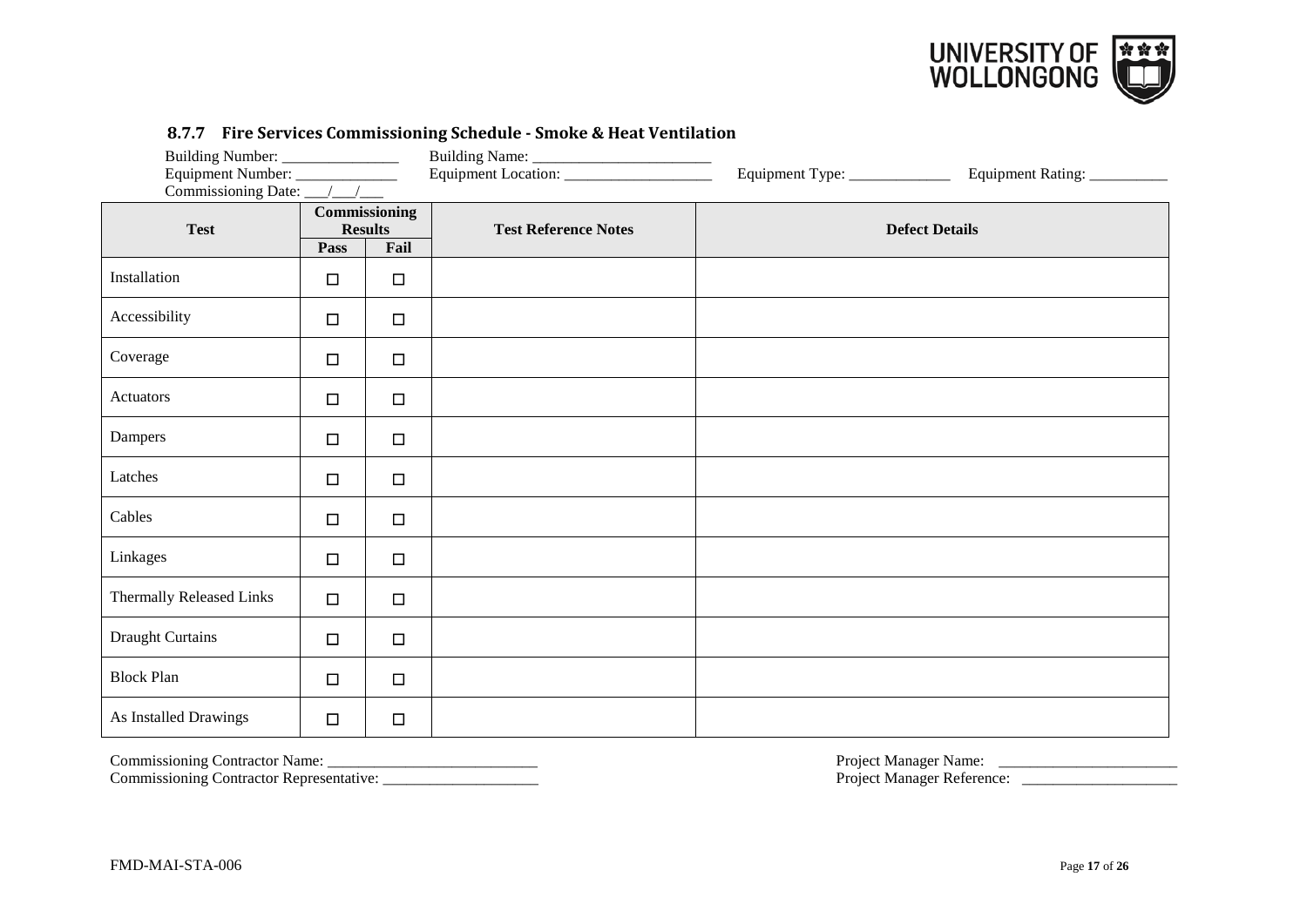

| Equipment Number: ______________<br>Commissioning Date: __/__/___ |        |                                         | on to the bet rices commissioning beneaute toprimate bysiems<br>Equipment Location: ______________________ | Equipment Type: ______________ | Equipment Rating:     |
|-------------------------------------------------------------------|--------|-----------------------------------------|------------------------------------------------------------------------------------------------------------|--------------------------------|-----------------------|
| <b>Test</b>                                                       | Pass   | Commissioning<br><b>Results</b><br>Fail | <b>Test Reference Notes</b>                                                                                |                                | <b>Defect Details</b> |
| Installation                                                      | $\Box$ | $\Box$                                  |                                                                                                            |                                |                       |
| Coverage                                                          | $\Box$ | $\Box$                                  |                                                                                                            |                                |                       |
| <b>Pressure Gauges</b>                                            | $\Box$ | $\Box$                                  |                                                                                                            |                                |                       |
| Anti-freeze Solution                                              | $\Box$ | $\Box$                                  |                                                                                                            |                                |                       |
| <b>Water Tanks</b>                                                | $\Box$ | $\Box$                                  |                                                                                                            |                                |                       |
| <b>Alarm Valves</b>                                               | $\Box$ | $\Box$                                  |                                                                                                            |                                |                       |
| <b>Supply Water Pressure</b>                                      | $\Box$ | $\Box$                                  |                                                                                                            |                                |                       |
| Sprinkler Simulation                                              | $\Box$ | $\Box$                                  |                                                                                                            |                                |                       |
| <b>Water Flow Alarm Switches</b>                                  | $\Box$ | $\Box$                                  |                                                                                                            |                                |                       |
| <b>Block Plan</b>                                                 | $\Box$ | $\Box$                                  |                                                                                                            |                                |                       |
| As Installed Drawings                                             | $\Box$ | $\Box$                                  |                                                                                                            |                                |                       |

#### **8.7.8 Fire Services Commissioning Schedule - Sprinkler Systems**

<span id="page-20-0"></span>Commissioning Contractor Name: \_\_\_\_\_\_\_\_\_\_\_\_\_\_\_\_\_\_\_\_\_\_\_\_\_\_\_ Project Manager Name: \_\_\_\_\_\_\_\_\_\_\_\_\_\_\_\_\_\_\_\_\_\_\_ Commissioning Contractor Representative: \_\_\_\_\_\_\_\_\_\_\_\_\_\_\_\_\_\_\_\_ Project Manager Reference: \_\_\_\_\_\_\_\_\_\_\_\_\_\_\_\_\_\_\_\_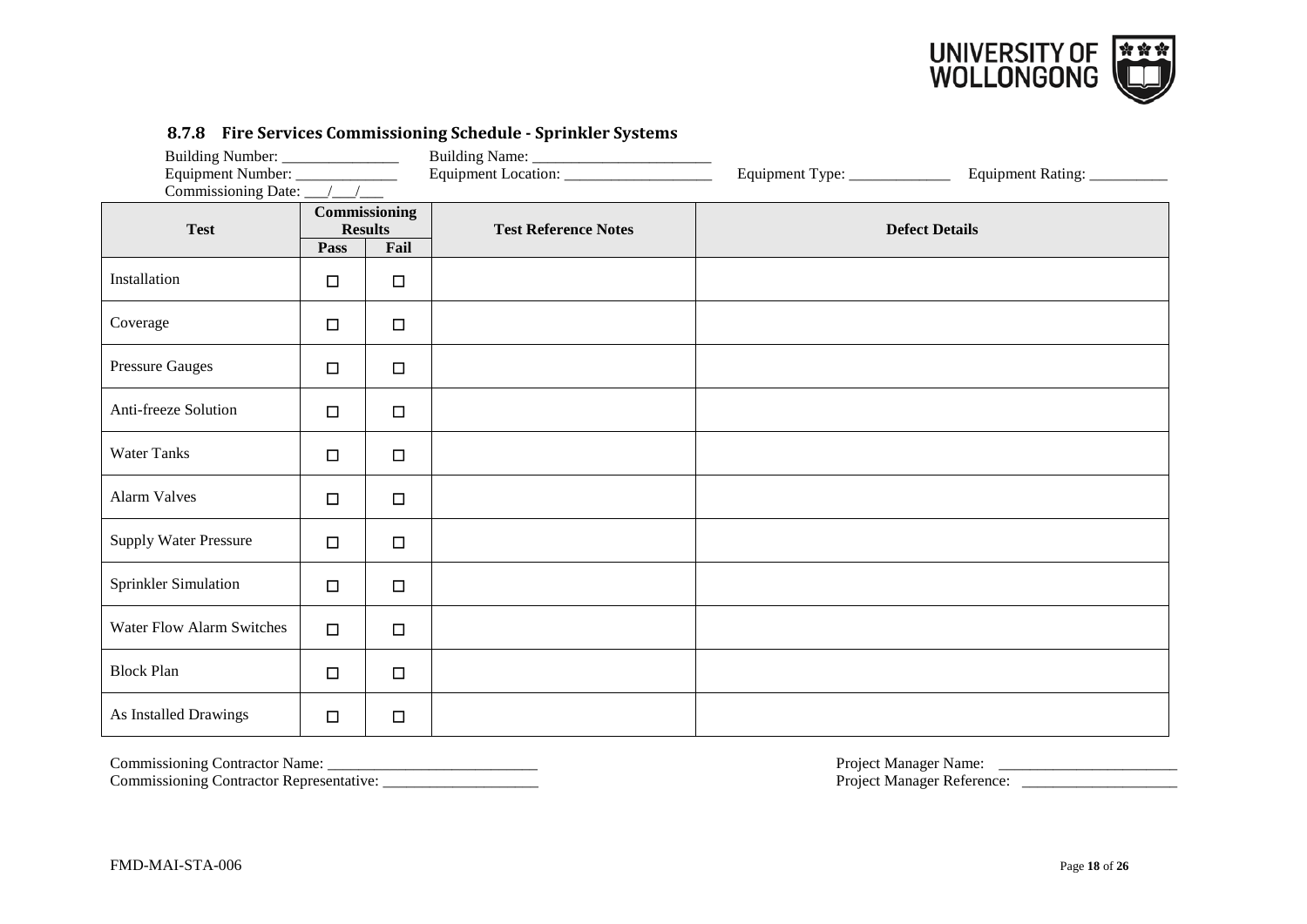

| Building Number: _________________<br>Equipment Number: _____________<br>Commissioning Date: // |        |                                         | 0.7.7 THE SETVICES COMMISSIONING SCHEURIC THIS DISCHIN GC SYSTEM<br>Equipment Location: ______________________ | Equipment Type: _____________ |
|-------------------------------------------------------------------------------------------------|--------|-----------------------------------------|----------------------------------------------------------------------------------------------------------------|-------------------------------|
| <b>Test</b>                                                                                     | Pass   | Commissioning<br><b>Results</b><br>Fail | <b>Test Reference Notes</b>                                                                                    | <b>Defect Details</b>         |
| Installation                                                                                    | □      | $\Box$                                  |                                                                                                                |                               |
| Coverage                                                                                        | $\Box$ | $\Box$                                  |                                                                                                                |                               |
| Alignment                                                                                       | $\Box$ | $\Box$                                  |                                                                                                                |                               |
| Signage                                                                                         | $\Box$ | $\Box$                                  |                                                                                                                |                               |
| <b>Container Pressure</b>                                                                       | $\Box$ | $\Box$                                  |                                                                                                                |                               |
| Extinguishant                                                                                   | $\Box$ | $\Box$                                  |                                                                                                                |                               |
| <b>Actuator Insulation</b>                                                                      | $\Box$ | $\Box$                                  |                                                                                                                |                               |
| <b>Actuator Operation</b>                                                                       | $\Box$ | $\Box$                                  |                                                                                                                |                               |
| <b>Block Plan</b>                                                                               | $\Box$ | $\Box$                                  |                                                                                                                |                               |
| As Installed Drawings                                                                           | $\Box$ | $\Box$                                  |                                                                                                                |                               |

#### **8.7.9 Fire Services Commissioning Schedule - Gas Discharge System**

Commissioning Contractor Name: \_\_\_\_\_\_\_\_\_\_\_\_\_\_\_\_\_\_\_\_\_\_\_\_\_\_\_ Project Manager Name: \_\_\_\_\_\_\_\_\_\_\_\_\_\_\_\_\_\_\_\_\_\_\_

<span id="page-21-0"></span>Commissioning Contractor Representative: \_\_\_\_\_\_\_\_\_\_\_\_\_\_\_\_\_\_\_\_ Project Manager Reference: \_\_\_\_\_\_\_\_\_\_\_\_\_\_\_\_\_\_\_\_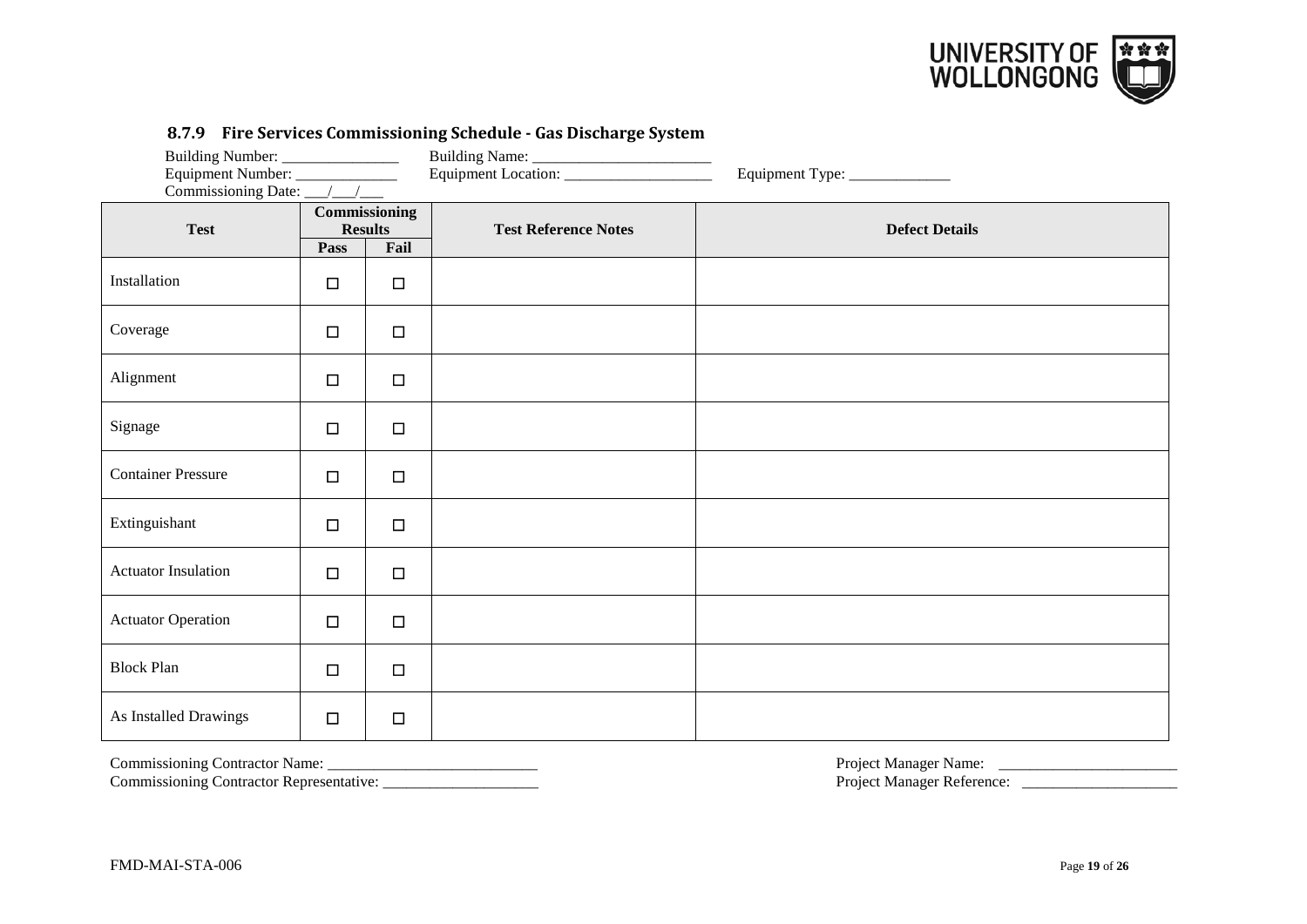

# **8.7.10 Fire Services Commissioning Schedule - Fire Door**

| Equipment Number: _____________ |                                                        |        |                             | Equipment Type: ______________ |
|---------------------------------|--------------------------------------------------------|--------|-----------------------------|--------------------------------|
| Commissioning Date: __/__/__    |                                                        |        |                             |                                |
| <b>Test</b>                     | <b>Commissioning</b><br><b>Results</b><br>Fail<br>Pass |        | <b>Test Reference Notes</b> | <b>Defect Details</b>          |
| Installation                    | $\Box$                                                 | $\Box$ |                             |                                |
| Maintenance Tag                 | $\Box$                                                 | $\Box$ |                             |                                |
| Latches                         | $\Box$                                                 | $\Box$ |                             |                                |
| <b>Opening Force</b>            | $\Box$                                                 | $\Box$ |                             |                                |
| Closing/Latching Speed          | $\Box$                                                 | $\Box$ |                             |                                |
| <b>Hold Open Devices</b>        | $\Box$                                                 | $\Box$ |                             |                                |
| <b>Power Failure Simulation</b> | $\Box$                                                 | $\Box$ |                             |                                |
| Fire Conditions Simulation      | $\Box$                                                 | $\Box$ |                             |                                |
| <b>Backchecking Action</b>      | $\Box$                                                 | $\Box$ |                             |                                |
| <b>Block Plan</b>               | $\Box$                                                 | $\Box$ |                             |                                |
| As Installed Drawings           | $\Box$                                                 | $\Box$ |                             |                                |

<span id="page-22-0"></span>Commissioning Contractor Representative: \_\_\_\_\_\_\_\_\_\_\_\_\_\_\_\_\_\_\_\_ Project Manager Reference: \_\_\_\_\_\_\_\_\_\_\_\_\_\_\_\_\_\_\_\_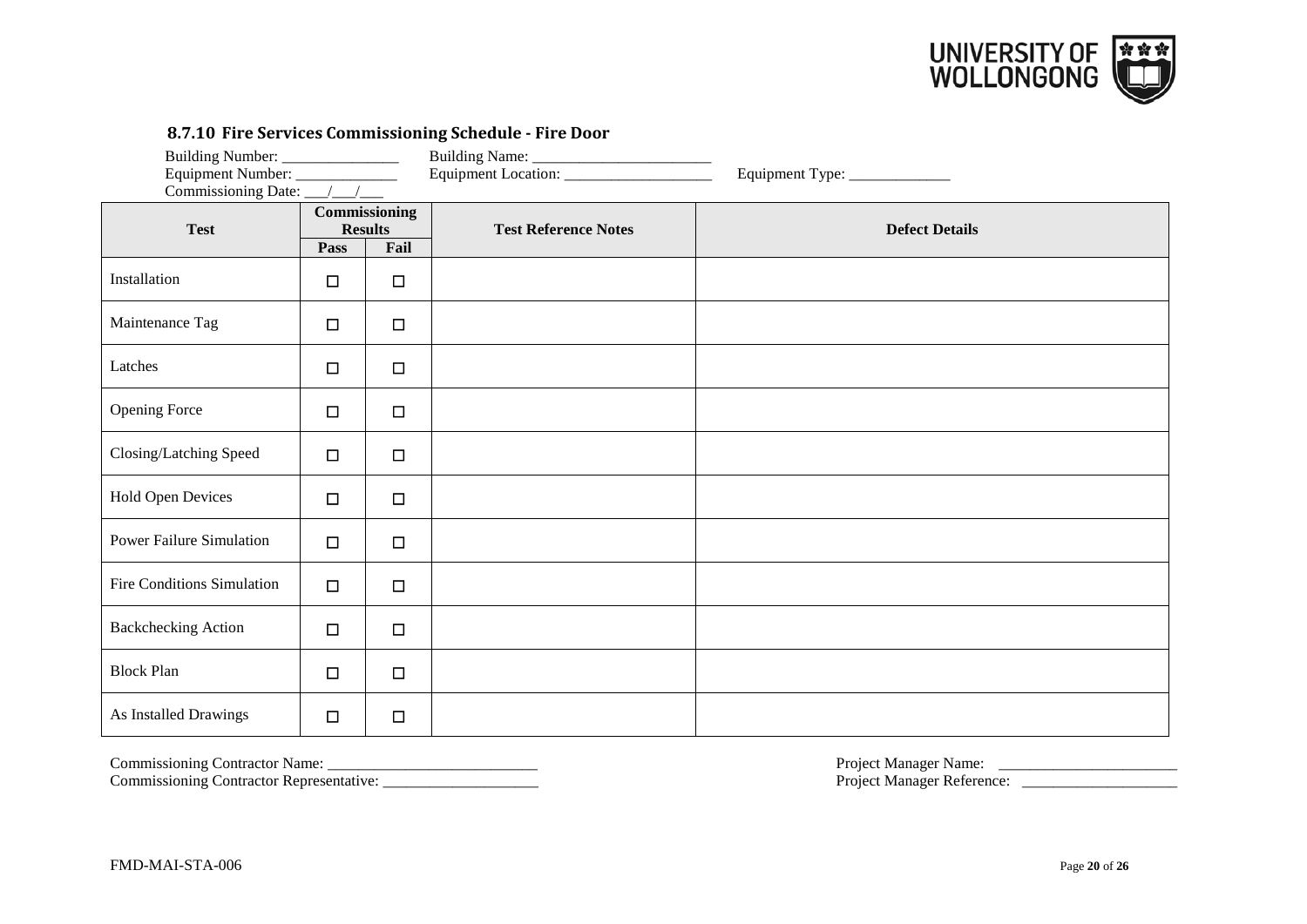

| Equipment Number: _____________<br>Commissioning Date: __/__/__ |                                                 |        |                             | Equipment Type: ____________ |
|-----------------------------------------------------------------|-------------------------------------------------|--------|-----------------------------|------------------------------|
| <b>Test</b>                                                     | Commissioning<br><b>Results</b><br>Fail<br>Pass |        | <b>Test Reference Notes</b> | <b>Defect Details</b>        |
| Installation                                                    | $\Box$                                          | $\Box$ |                             |                              |
| Coverage                                                        | $\Box$                                          | $\Box$ |                             |                              |
| <b>EWIS Panel</b>                                               | $\Box$                                          | $\Box$ |                             |                              |
| Audible Indicators                                              | $\Box$                                          | $\Box$ |                             |                              |
| <b>Flashing Visual Indicators</b>                               | $\Box$                                          | $\Box$ |                             |                              |
| <b>Evacuation Sequence</b>                                      | $\Box$                                          | $\Box$ |                             |                              |
| Warden Intercom Points                                          | $\Box$                                          | $\Box$ |                             |                              |
| Signage                                                         | $\Box$                                          | $\Box$ |                             |                              |
| <b>Block Plan</b>                                               | $\Box$                                          | $\Box$ |                             |                              |
| As Installed Drawings                                           | $\Box$                                          | $\Box$ |                             |                              |

# **8.7.11 Fire Services Commissioning Schedule - Evacuation Warning & Intercom System**

<span id="page-23-0"></span>

Commissioning Contractor Representative: \_\_\_\_\_\_\_\_\_\_\_\_\_\_\_\_\_\_\_\_ Project Manager Reference: \_\_\_\_\_\_\_\_\_\_\_\_\_\_\_\_\_\_\_\_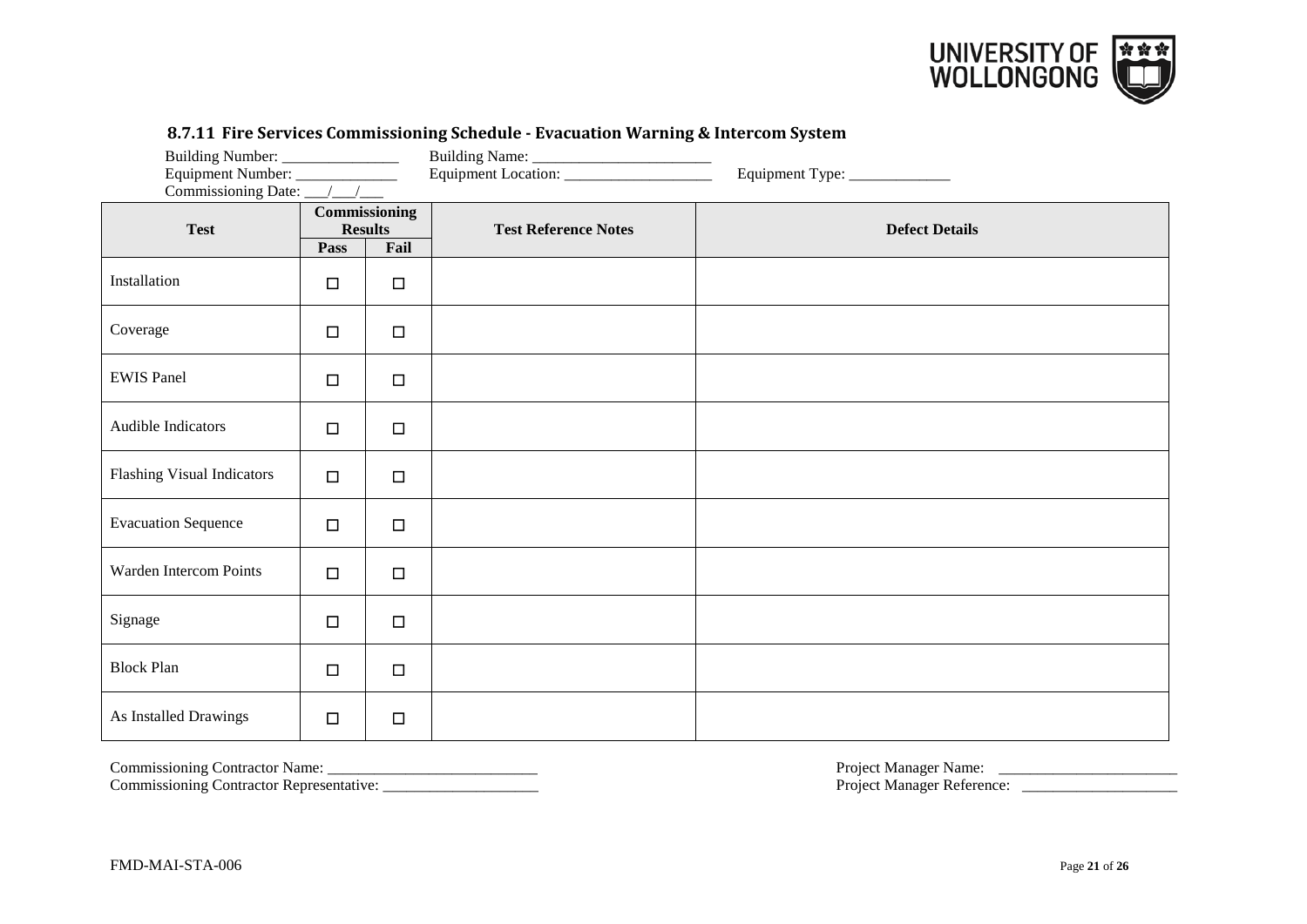

| 0.7.12 THE SETVICS COMMISSIONING SCHEUGHE SUGHT FESSULISATION SYSTEM<br>Building Number: _________________<br>Equipment Number: _____________<br>Commissioning Date: __/__/___ |                                                 |        |                             | Equipment Type: _____________ |
|--------------------------------------------------------------------------------------------------------------------------------------------------------------------------------|-------------------------------------------------|--------|-----------------------------|-------------------------------|
| <b>Test</b>                                                                                                                                                                    | Commissioning<br><b>Results</b><br>Pass<br>Fail |        | <b>Test Reference Notes</b> | <b>Defect Details</b>         |
| Installation                                                                                                                                                                   | $\Box$                                          | $\Box$ |                             |                               |
| Fire Mode Operation                                                                                                                                                            | $\Box$                                          | $\Box$ |                             |                               |
| Pressure                                                                                                                                                                       | $\Box$                                          | $\Box$ |                             |                               |
| Noise Levels                                                                                                                                                                   | $\Box$                                          | $\Box$ |                             |                               |
| <b>Opening Force For Doors</b>                                                                                                                                                 | $\Box$                                          | $\Box$ |                             |                               |
| Air Flow Rate                                                                                                                                                                  | $\Box$                                          | $\Box$ |                             |                               |
| Manual Switch                                                                                                                                                                  | $\Box$                                          | $\Box$ |                             |                               |
| <b>Block Plan</b>                                                                                                                                                              | $\Box$                                          | $\Box$ |                             |                               |
| As Installed Drawings                                                                                                                                                          | $\Box$                                          | $\Box$ |                             |                               |

#### **8.7.12 Fire Services Commissioning Schedule - Stair Pressurisation System**

<span id="page-24-0"></span>

Commissioning Contractor Representative: \_\_\_\_\_\_\_\_\_\_\_\_\_\_\_\_\_\_\_\_ Project Manager Reference: \_\_\_\_\_\_\_\_\_\_\_\_\_\_\_\_\_\_\_\_